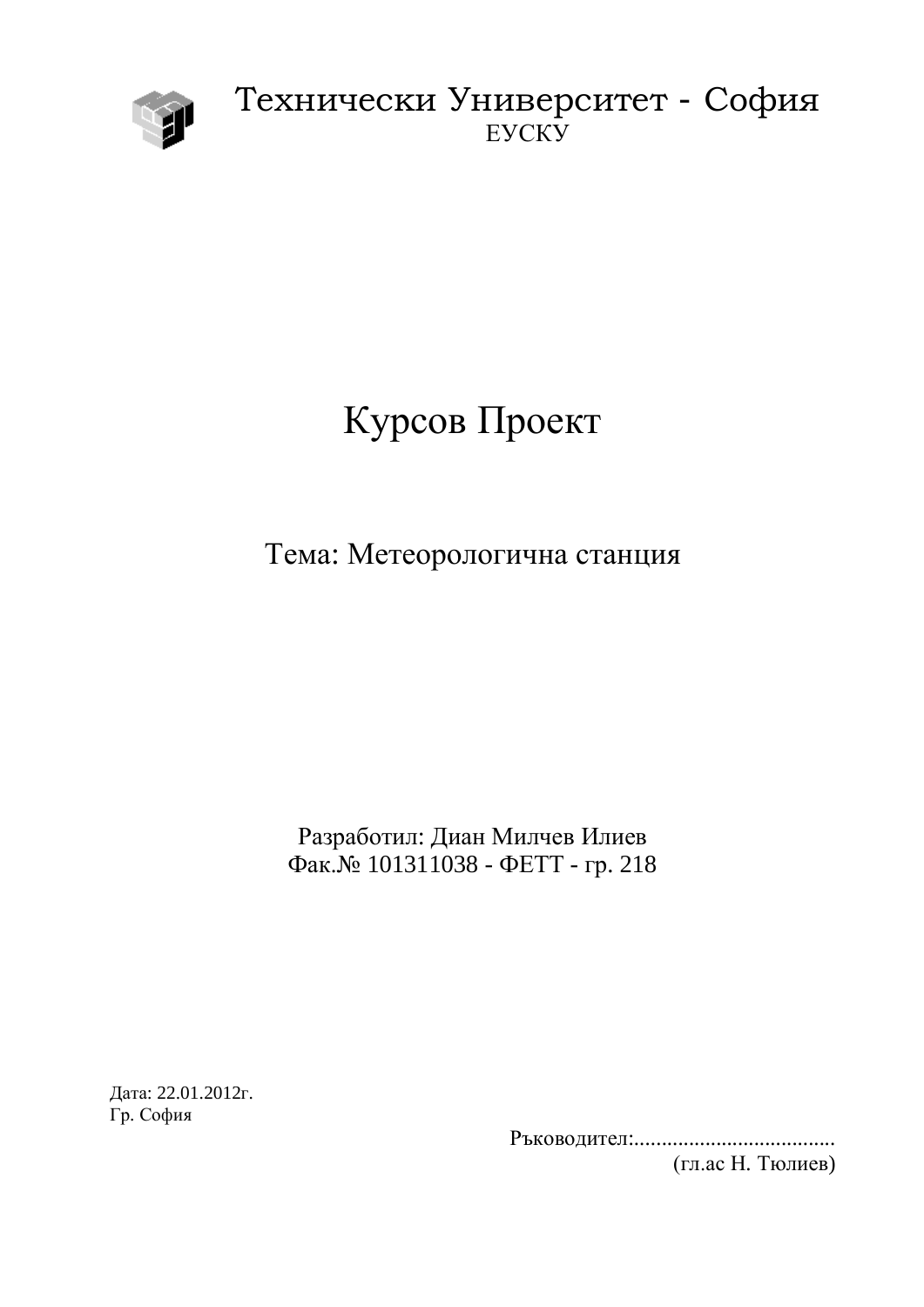## Съдържание

| $\mathbf{1}$    | Увод                  | 3  |
|-----------------|-----------------------|----|
| $\overline{2}$  | Техническо задание    | 5  |
| $\mathfrak{Z}$  | Блокови схеми         | 6  |
| $\overline{4}$  | Обяснителни записки   | 9  |
| 5 <sup>5</sup>  | Принципни схеми       | 15 |
| 6               | Технически изчисления | 17 |
| $7\overline{ }$ | Блок - Алгоритъм      | 20 |
| 8               | Списък на елементите  | 26 |
| 9               | Използвана литература | 29 |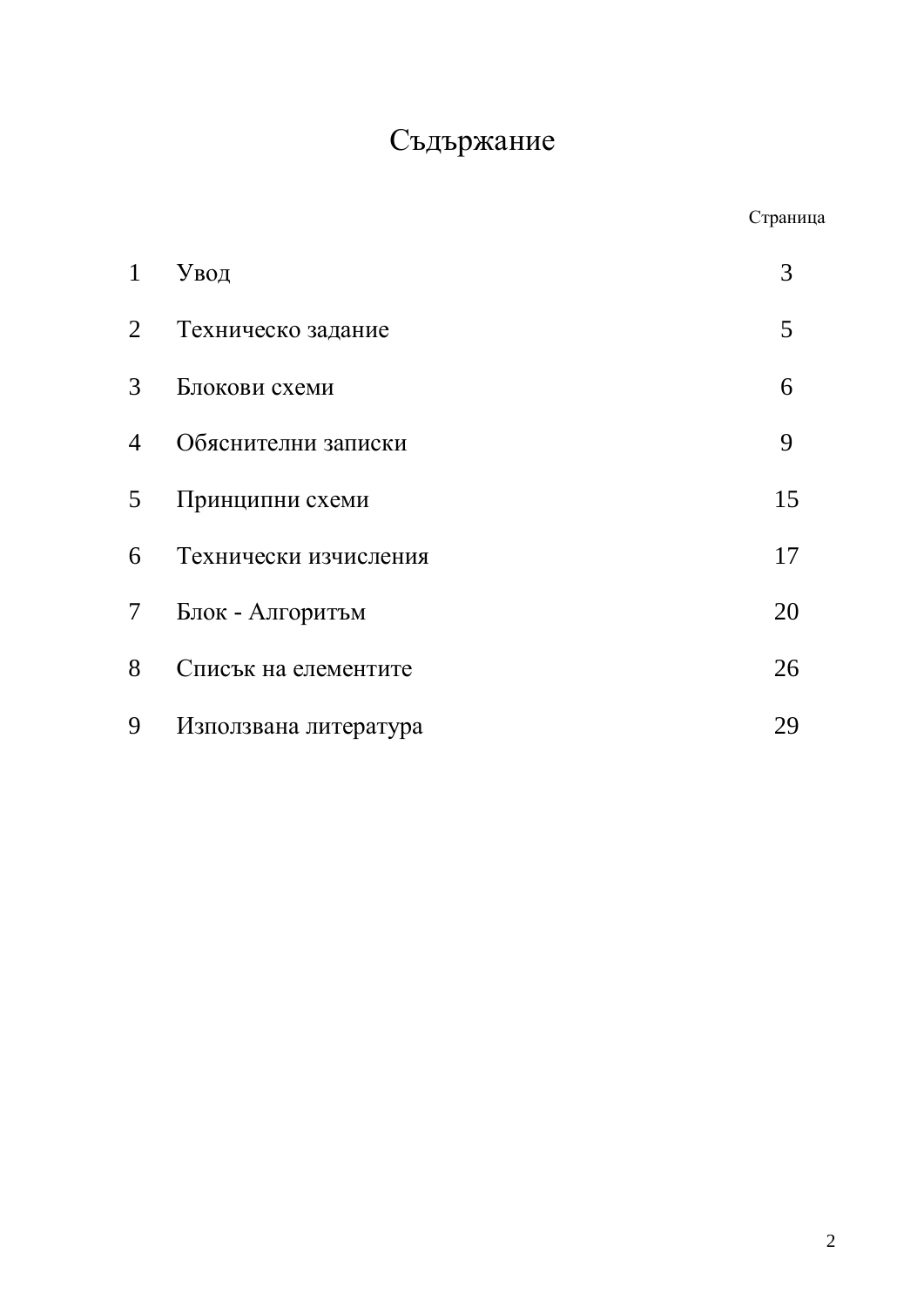## Увод

На пазара за метеорологична техника съществува голямо разнообразие от решения за изграждане на метеорологични станции и модули за следене на редица показатели на околната среда - температура, влажност, атмосферно налягане, скорост и посока на вятъра са най-широко разпространените параметри за измерване от подобни системи. Съществуват и широка гама от уреди измерващи по-специфични параметри като количество на валежите, количество на слънчева радиация и интензивност на слънцегреене, газов състав на въздуха, процент на облачност, и други. В зависимост от броя и точността на следените величини, и мобилността на съоръженията цените варират в широки граници.

Основната задача на този проект е изграждането на малка модулна метеорологична станция за измерване на основните параметри на околната среда. Тя трябва да бъде изградена от два основни компонента (регистриращ модул и сензорен модул) свързани по между си посредством безжична връзка.

Сензорният модул ще събира, записва и предава информацията от сензорите към регистриращия модул. Изискването за локален запис на информацията от сензорите поставяме с цел буфериране на данните от сензорите. Така в случай на прекъсване на комуникацията между блоковете сензорите ще продължават да събират информация за метеорологичните условия, която ще могат да изпратят веднага след установяване на връзка с регистриращия блок.

Регистриращия блок има за цел да приема информацията от сензорния блок, дая обработва по подходящ начин, да я визуализира, и да установи връзка с потребителя посредством локален и компютърен интерфейс. С помощта на регистриращия блок ще могат да се правят и настройки върху сензорния блок, като например сверяване на часовника, настройка на интервалите за засичане на параметрите, следене нивото на заряд на батерията и други.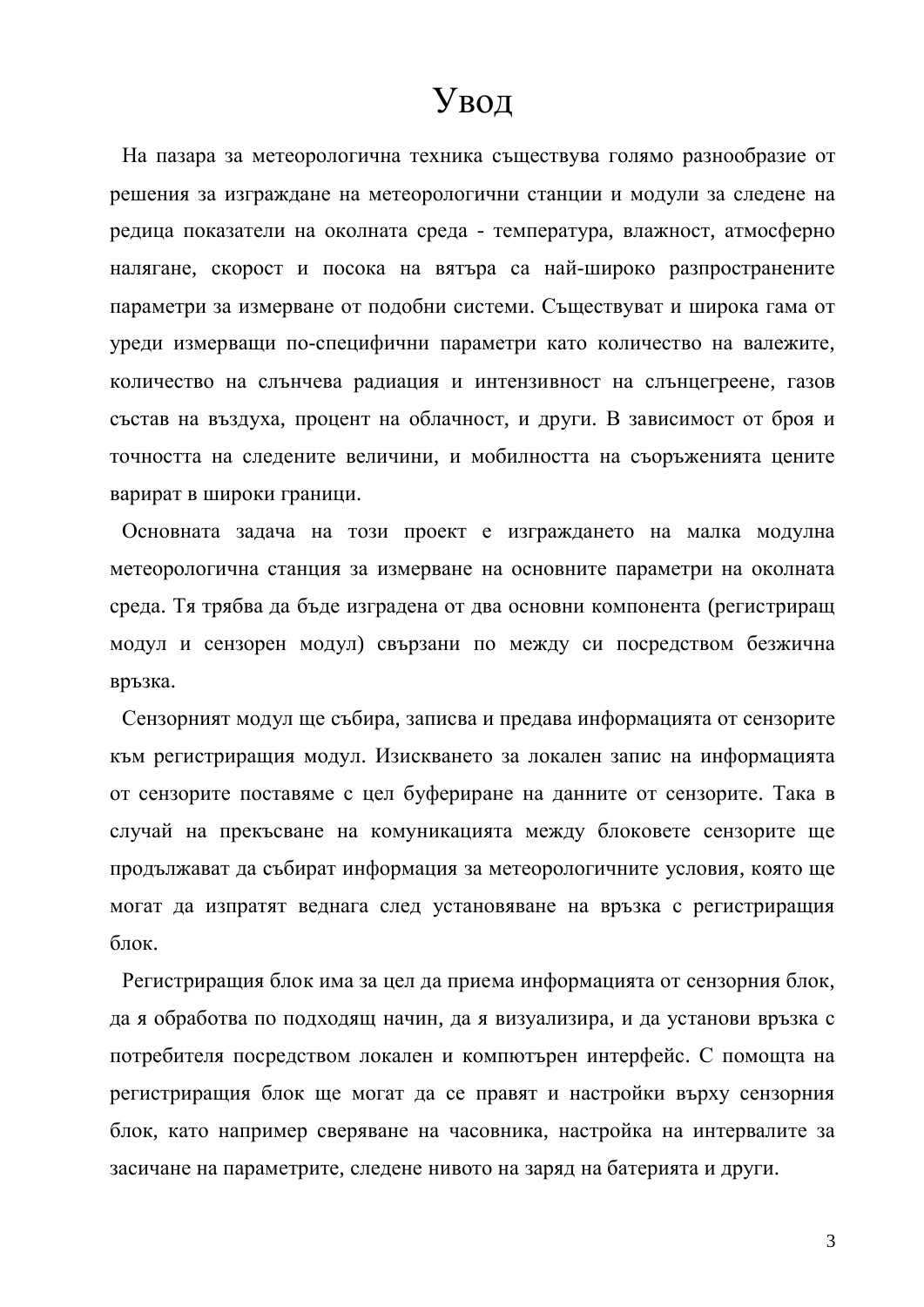Ролята на безжичната връзка е ключова за проекта поради няколко причини. Първо това позволява двата модула да бъдат физически разделени, което дава възможност сензорите да бъдат изнесени извън закритото помещение в което се намира регистриращият блок и по този начин да осигурят реални стойности на измерваните параметри. Второ този тип комуникация позволява да се свържат повече от един сензорни модула към общ регистриращ модул. Това от своя страна дава възможност за инсталиране на няколко сензорни модула в околността, и посредством събирането на по-голям обем данни да се направи по-добро измерване на параметрите на околната среда и изключване на случайните грешки регистрирани в някой от модулите.

Поради характера на изгражданата система се поставя изискване за постигане на минимална консумация на сензорния модул. Той ще се захранва от акумулаторна батерия с фотоволтаична зарядна система. Изискване към акумулаторната батерия е тя да има малък коефициент на саморазряд, да се влияе слабо от околната среда в целия диапазон на работа на сензорния блок, да има голям капацитет и малко тегло. Захранването на регистриращият блок ще е мрежово.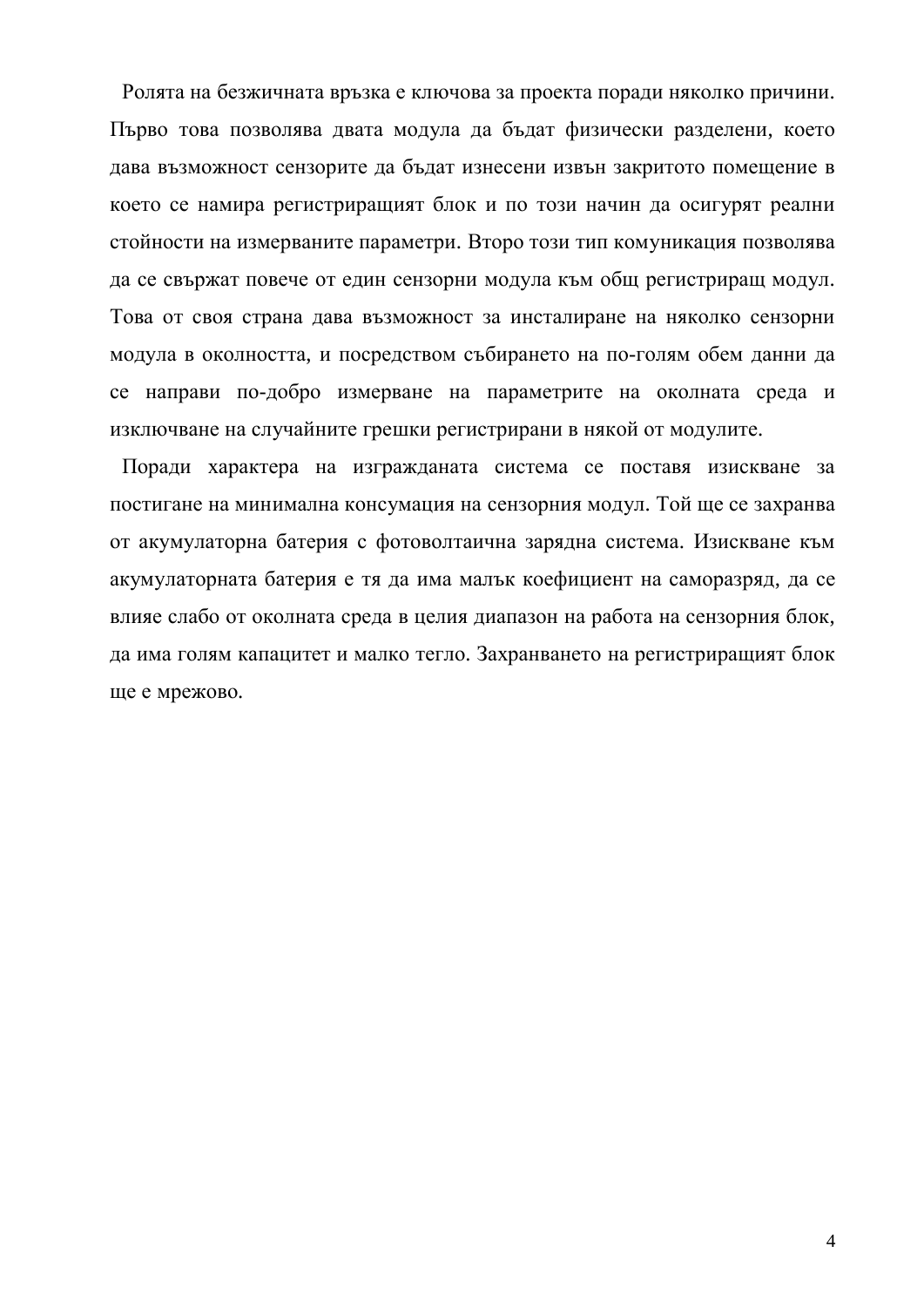

## Технически Университет - София **TIECY**

Техническо задание

Тема: Метеорологична станция

## **Изходни данни:**

### Сензорен модул:

- 1. Измерване на температура на околната среда в диапазон от -30 до +70 °С с точност  $\pm 1$ °С
- 2. Измерване на атмосферното налягане в диапазон от 300 до 1100 hPa с точност  $\pm$ 5hPa
- 3. Измерване на относителната влажност на въздуха в диапазон от 10 до 90 %RH с точност  $\pm 3\%$ RH
- 4. Измерване на скоростта на вятъра в диапазона от 0 до 40 m/s с точност  $\pm$ 0,1m/s
- 5. Измерване на посоката на вятъра в диапазон 0 до 360 ° с точност  $\pm$  5°
- 6. Безжичен интерфейс за връзка с регистриращия модул обхват 50m

### Регистриращ модул

- 1. Течнокристална индикация със светодиодна подсветка и минимални размери на символите: 6 х 10 mm
- 2. Интерфейс USB/RS232
- 3. Безжичен интерфейс за връзка със сензорния модул обхват 50m
- 4. Локална клавиатура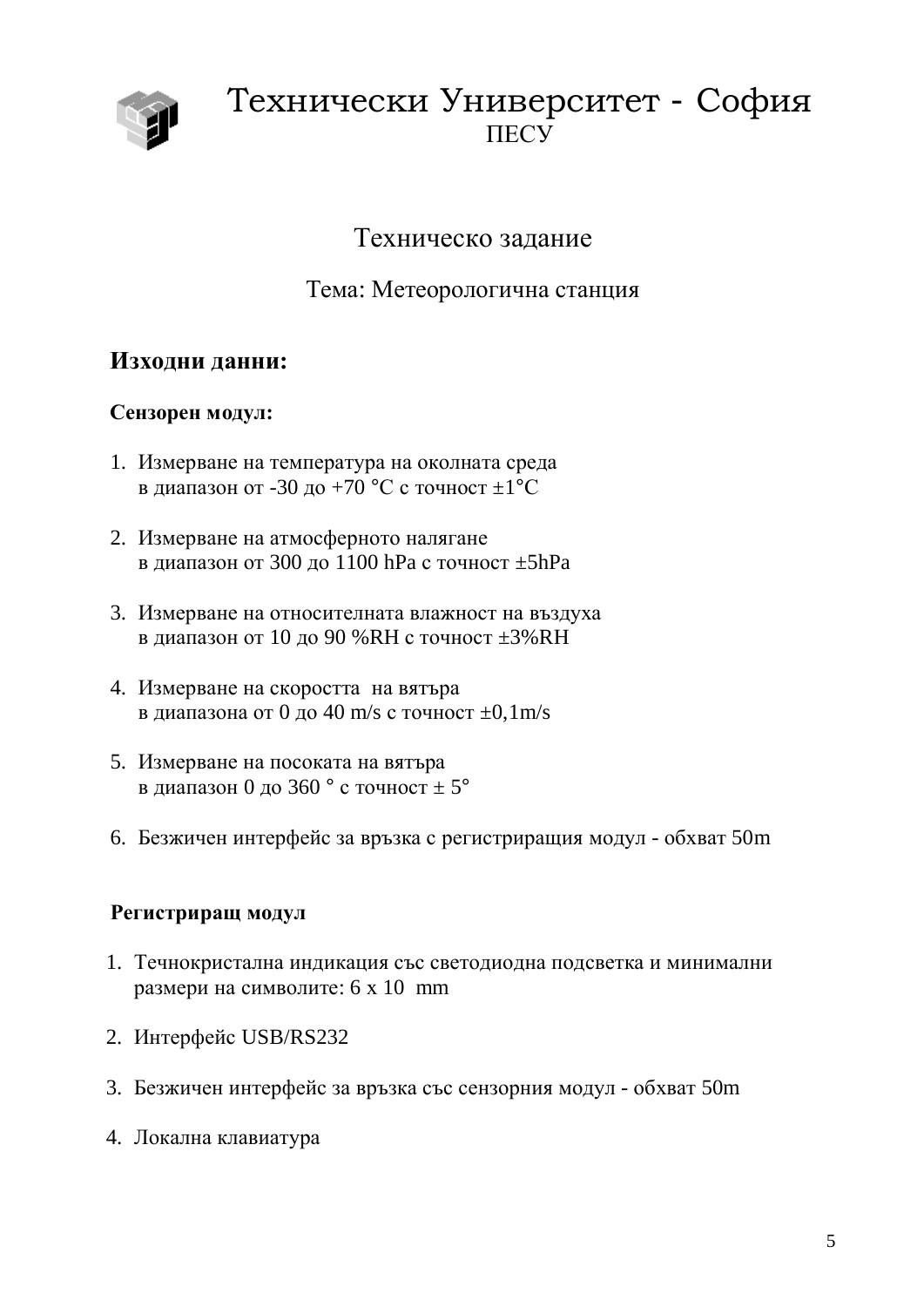## Блокови схеми

Блоковата схема на Сензорния модул е показана на фигура 1. Сензорния модул е изграден от две основни функционални групи - сензори и контролноуправляваща система.



Фиг.1 - Блокова схема на Сензорния Модул

Групата на сензорите включва блоковете на регистриращите елементи. Те са изнесени извън останалата част на системата за да могат да са в директен контакт с околната среда и да не се влияят от микроклимата в системата. Тя включва:

- 1. Сензор за регистриране на температурата, поставен в специална предпазна решетка за да не се влияе от слънчева светлина или дъжд.
- 2. Сензор за налягане също поставен в предпазната решетка.
- 3. Сензор за влажност на въздуха, също поставен в предпазната решетка.
- 4. Сензор за вятър измерва скорост и посока на вятъра.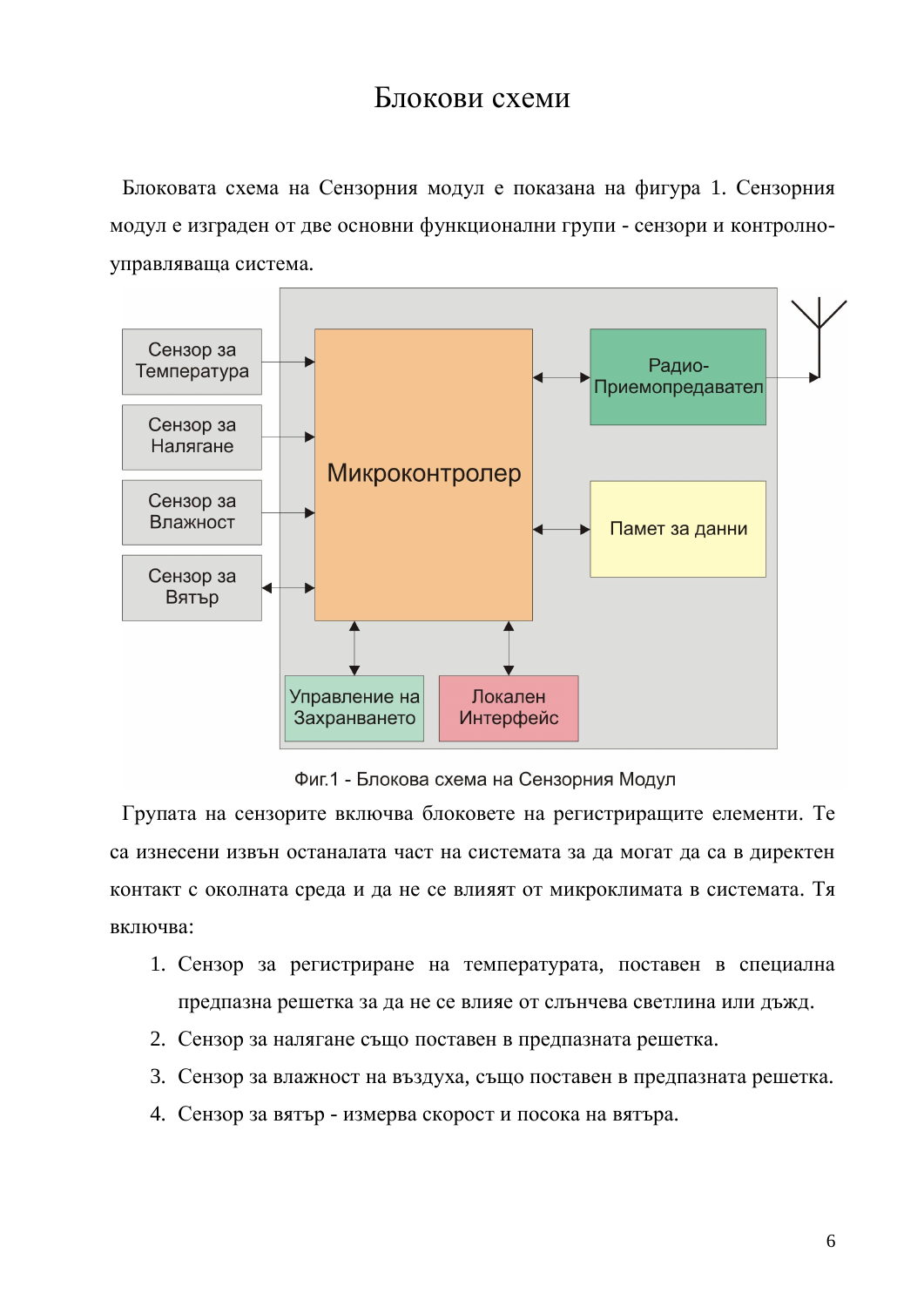Контролно-управляващата система съдържа компонентите необходими за приемане на данните от сензорите, тяхното съхраняване и предаване към регистриращият модул. Съдържа и системи за контрол на консумираната мощност и заряда на батерията. Тя включва както следва:

- 1. Управляващ микроконтролер, който се грижи за управлението на данните от сензорите.
- 2. Памет за данни в която се съхраняват данните от сензорите.
- 3. Радио-приемопредавател за комуникация с Регистриращия Модул.
- 4. Блок за управление на захранването, включващ всички необходими системи за осигуряване на нужните захранващи напрежения, включване и изключване на отделните блокове, следене заряда на акумулаторната батерия и др.
- 5. Локален интерфейс, който позволява да се извлекът данните от паметта за данни и да се направят настройки за работата на системата чрез директна връзка с нея.

Блоковата схема на Регистриращия Модул е показана на фигура 2. Регистриращия модул, подобно на сензорния, също се състои от две функционални групи - Външна и вътрешна система.

Външната система се състои от потребителски интерфейс и сензори:

- 1. Течнокристален дисплей за визуализиране на текущите данни
- 2. Клавиатура за локална работа със системата
- 3. Сензори за температура и влажност в помещението.

Вътрешната система включва необходимите компоненти за приемане на данните от Сензорния Модул, тяхната обработка и дълготрайно съхранение. Тя се състои от:

- 1. Управляващ микроконтролер, който се грижи за обработката на данните.
- 2. Памет за данни в която се съхраняват обработените данни.
- 3. Радио-приемопредавател за комуникация със Сензорния Модул.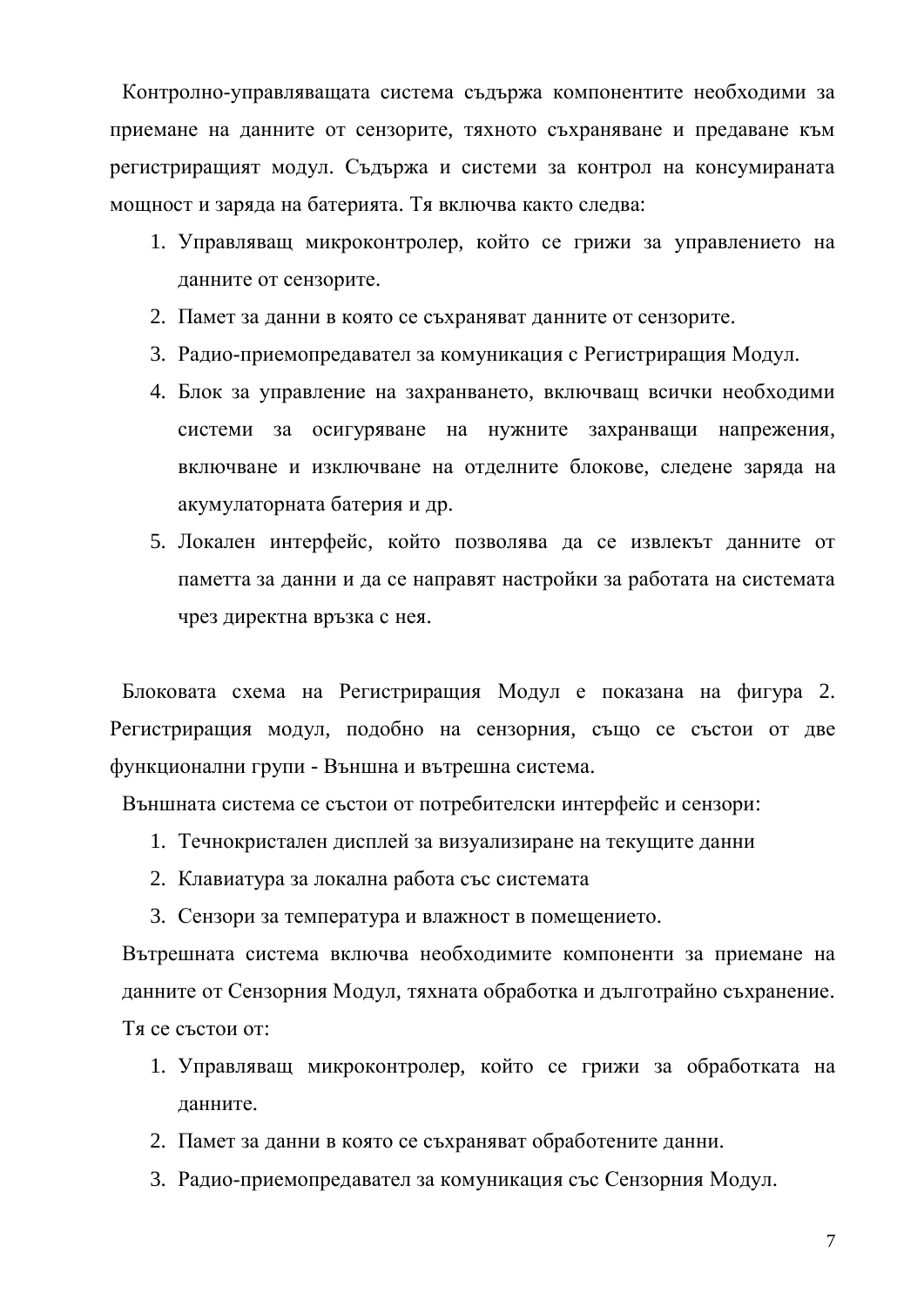- 4. Блок за управление на захранването, включващ системи за следене на захранващото напрежение и резервно захранване.
- 5. Компютърен интерфейс, който позволява да се предават данните от паметта и да се настройва системата чрез връзка с компютър.



Фиг.2 - Блокова схема на Регистриращия Модул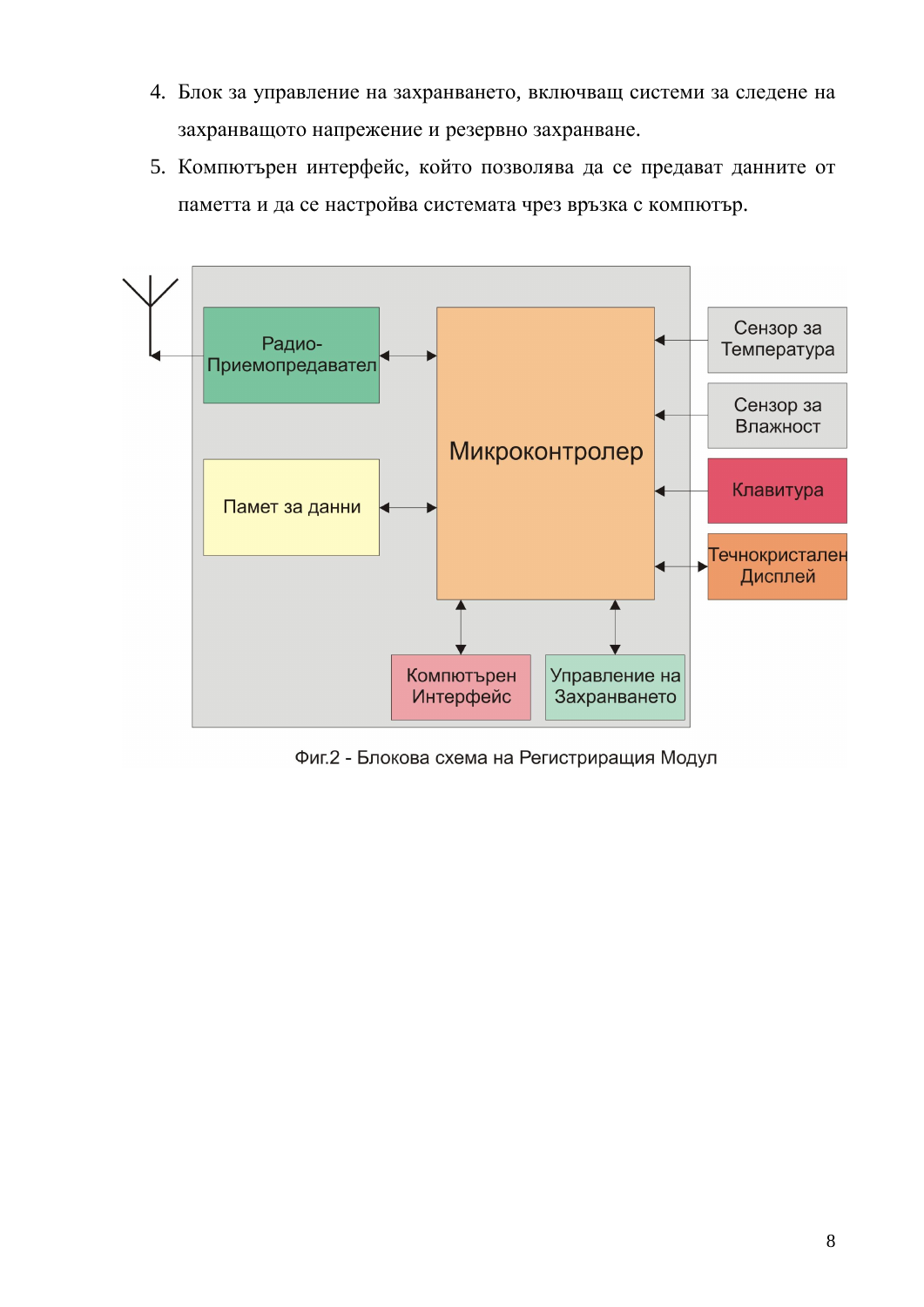## Обяснителни записки

Съобразявайки се с необходимата периферия за изграждането на системата и изискванията за минимална консумация на Сензорния модул, подходящ за целта се оказа микроконтролер на фирмата Microchip от фамилията PIC18 (PIC18F26J50 за сензорния модул и PIC18F47J53 за регистриращия модул). Консумацията на схемата при работа само на вградения часовник за реално време (RTCC) с външен кварц е свалена под 1µА. Същият е в състояние да осигури и USB комуникация, както и други функции необходими за работата на устройството.

Допълнително този вграден модул (RTCC) е в състояние да генерира прекъсване в точно определено време от денонощието (аларма), което позволява използването на вградения часовника и като будилник. Така при активиране на алармата, чрез подпрограма може да се изпрати сигнал до компютъра свързан посредством USB интерфейса. Освен това той разполага със софтуерно автоматично коригиране на времето, при което не е необходимо събуждането на микроконтролера.

Микроконтролера разполага и със специализиран модул за следене на нивото на захранващото напрежение (HLVD), който е важна част от системата за контрол и управление на захранването и на двата модула.

И двата модула съдържат някой общи компоненти - Радио приемопредавател за комуникация, памет за данни, управление на захранването и компютърен интерфейс.

#### Памет за данни:

Паметта за данни и в двата модула е свързана посредством I<sup>2</sup>C интерфейс. В сензорния модул нейната задача е да съхранява временно събраните данни от сензорите за кратко време. Това се налага за да се подсигури запазване на събраната информация в случай на невъзможност за комуникация с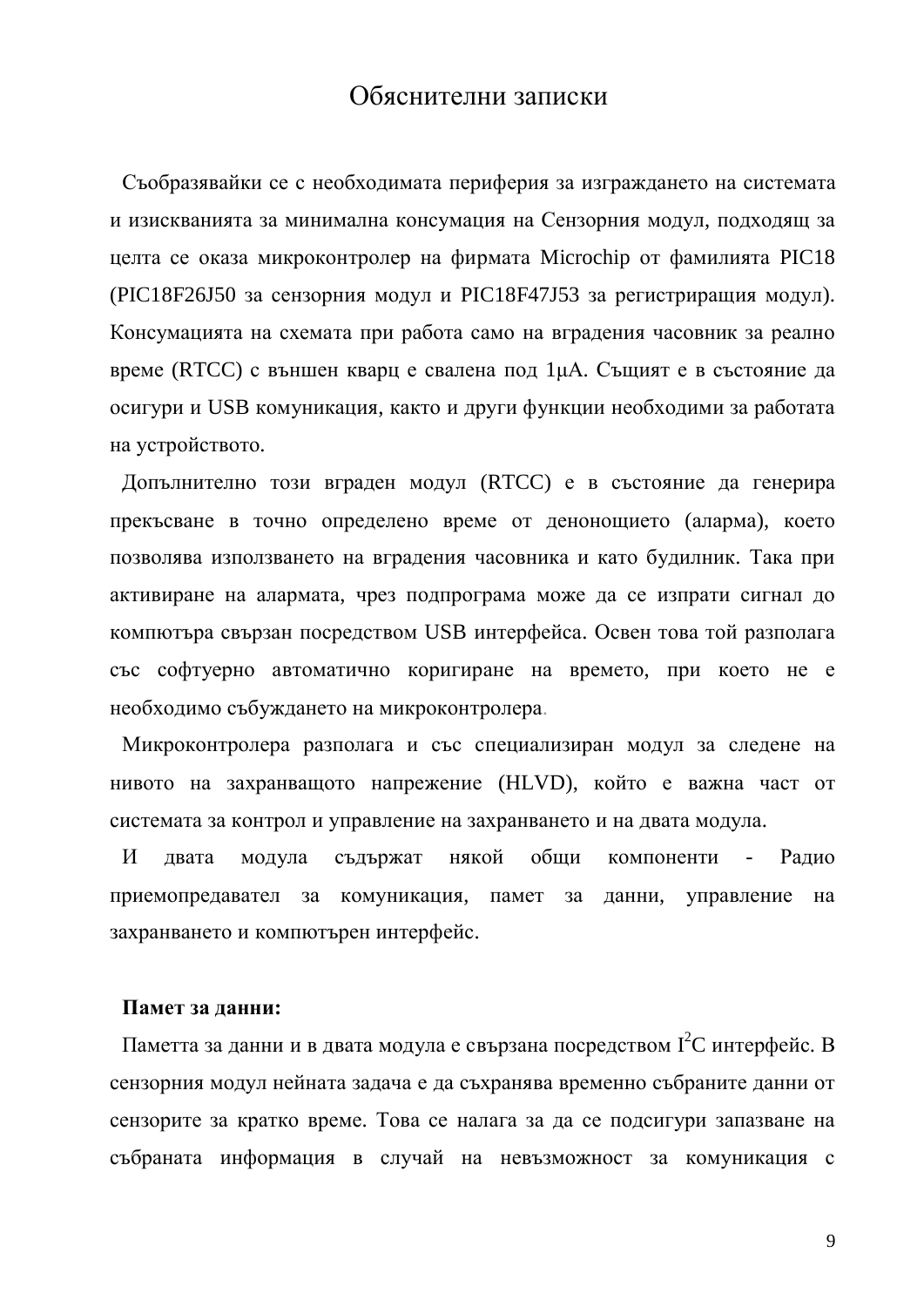регистриращия модул. Поради тази причина и размерът на паметта не е голям - 16 $kB$ .

Паметта за данни в регистриращия модул от своя страна има за цел да съхранява данните от сензорите като статистическа информация за дълъг период от време. Поради тази причина размера на паметта тук е значително по-голям - 1MB.

#### Радио приемопредавателя

Устройството служещ за комуникация между двата модула е изградено с помощта на ИС МRF24J40. Тази интегрална схема се свързва с микроконтролера посредством SPI интерфейс и позволява двупосочна комуникация. По този начин може не само да се приемат данните от сензорният модул, но и да се променят настройките му на работа. Схемата на приемопредавателя е показана на фиг. 3 и е изпълнена съгласно препоръките на фирмата производител.



фиг.3 Радио приемопредавателен блок

Самата интегрална схема консумира едва 2иА в режим sleep. Това я прави подходяща за работа в системи захранвани от батерия. Има и извод за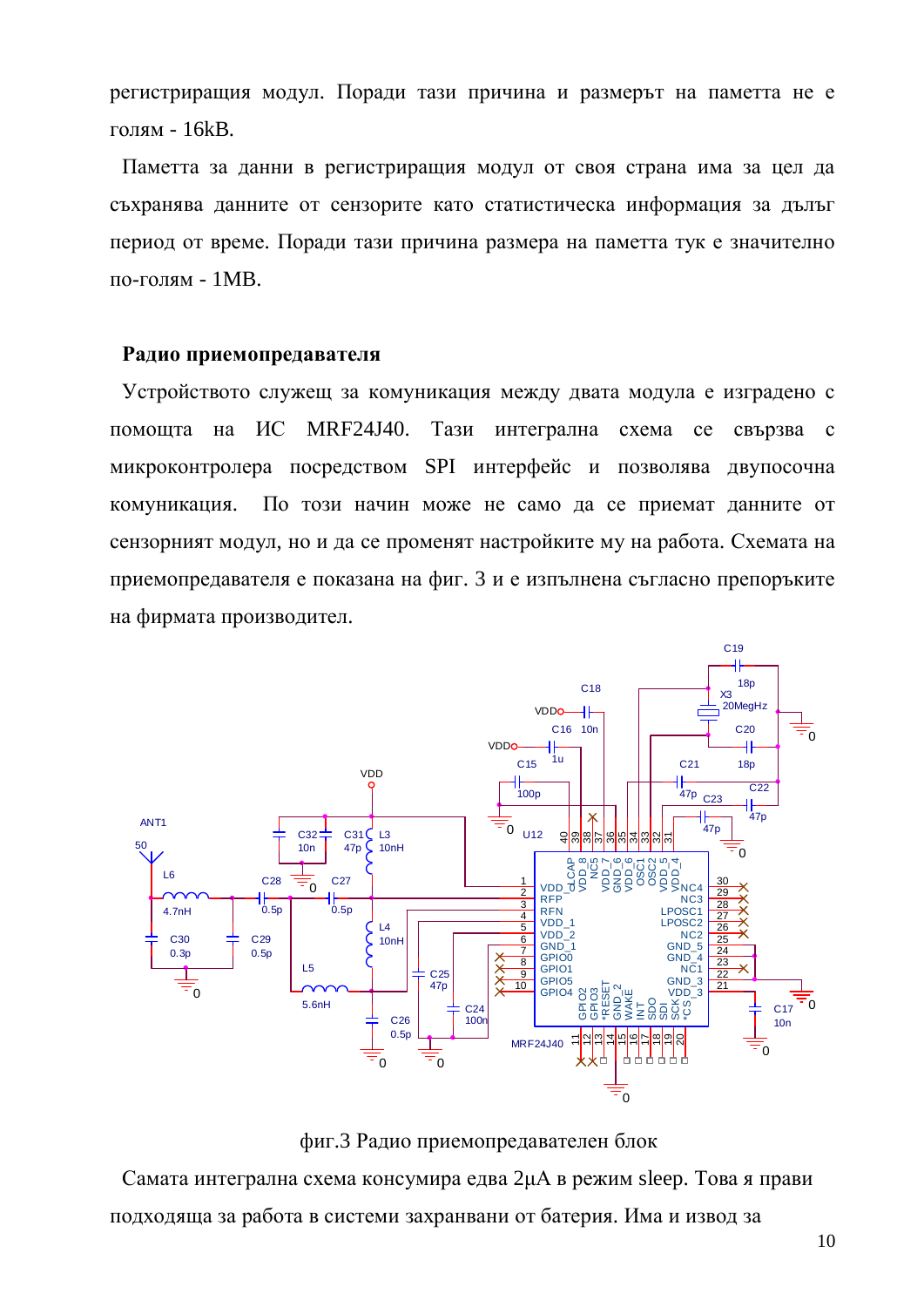генериране на прекъсване, чрез който ще бъде събуждан микропроцесора на сензорния модул, в случай че регистриращия модул поиска прехвърляне на данни докато процесора е в режим sleep.

#### **Управление на захранването**

И в двата модула има блок за управление на захранването. Неговите функции са сходни и за двата модула - следене на захранващото напрежение посредством HLVD периферията на контролера, редуциране на консумацията когато това се налага, заряден контролер за акумулаторите, и преобразувател на напрежение (за случая на сензора за вятър в сензорния модул).

#### Заряден контролер

И двата модула имат акумулатори, като разликата отново е в предназначението им. За сензорния модул акумулаторната батерия в комбинация с малък фотоволтаична панел играе ролята на основно захранване. Поради тази причина тук се използва акумулатор със значително по-голям капацитет - 2200mA/h. За целта е избран литиево-йонен акумулатор поради няколко причини - тези акумулатори имат висока специфична енергия, голям брой зарядни цикли и работят при широк температурен диапазон.

Съобразявайки се със специфичните особености на типа акумулатор е изградена и зарядната схема (фиг. 4)



Фиг.4 - Заряден контролер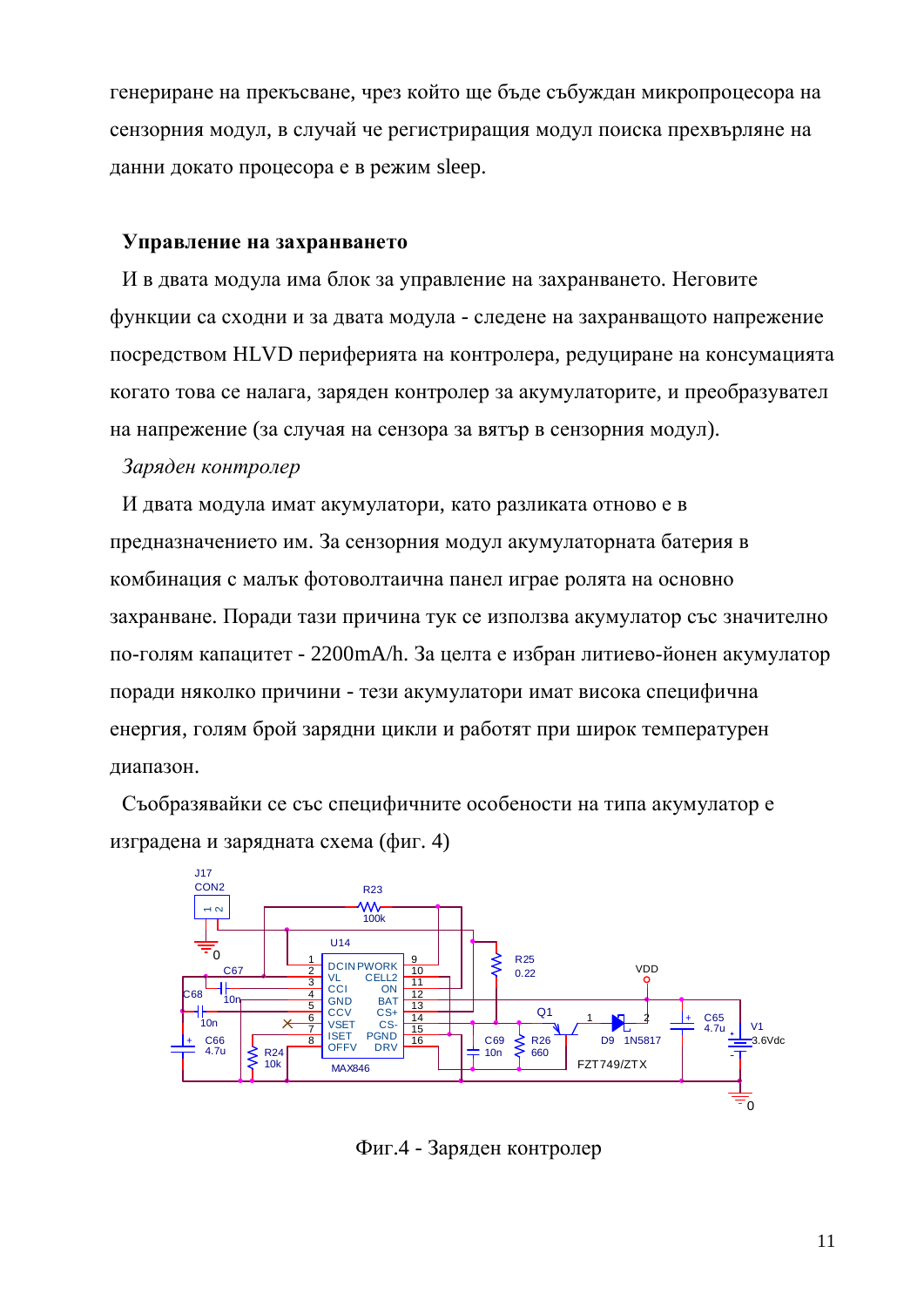Тази схема позволява зареждането да става в широк диапазон на входното напрежение - от 3,7 до 20V DC. Това я прави подходящо и за работа със фотоволтаична панел.

Схемата на зарядния контролер в регистриращия модул е същата, но капацитета на батерията тук е по-малък (550mA/h), тъй като тя е предназначена за резервно захранване.

Схема за контрол на консумацията:

Изграждането на тази схема има главно защитна функция за избягване на случаите на разряд на акумулатора под критичния минимум. Схемата е показана на фиг. 5.



Фиг.5 схема за контрол на консумацията

По същество схемата представлява маломощен (до 20mA) електронен ключ, който разделя захранването на отделните компоненти от акумулатора. Посредством него схемите на сензорите и дисплея могат да бъдат изключвани от процесора, когато не се извършват измервания или нивото на заряд на батерията спадне под определена прагова стойност.

#### $\Pi$ реобразувател на напрежение

За нуждите на сензора за вятър се налага изграждането и на DC/DC преобразувател от 3,6 на 12V. За тази цел е използвана ИС МСЗ4063. Схемата е показана на фиг. 6, и е изградена съгласно препоръките на производителя за повишаващ DC/DC преобразувател.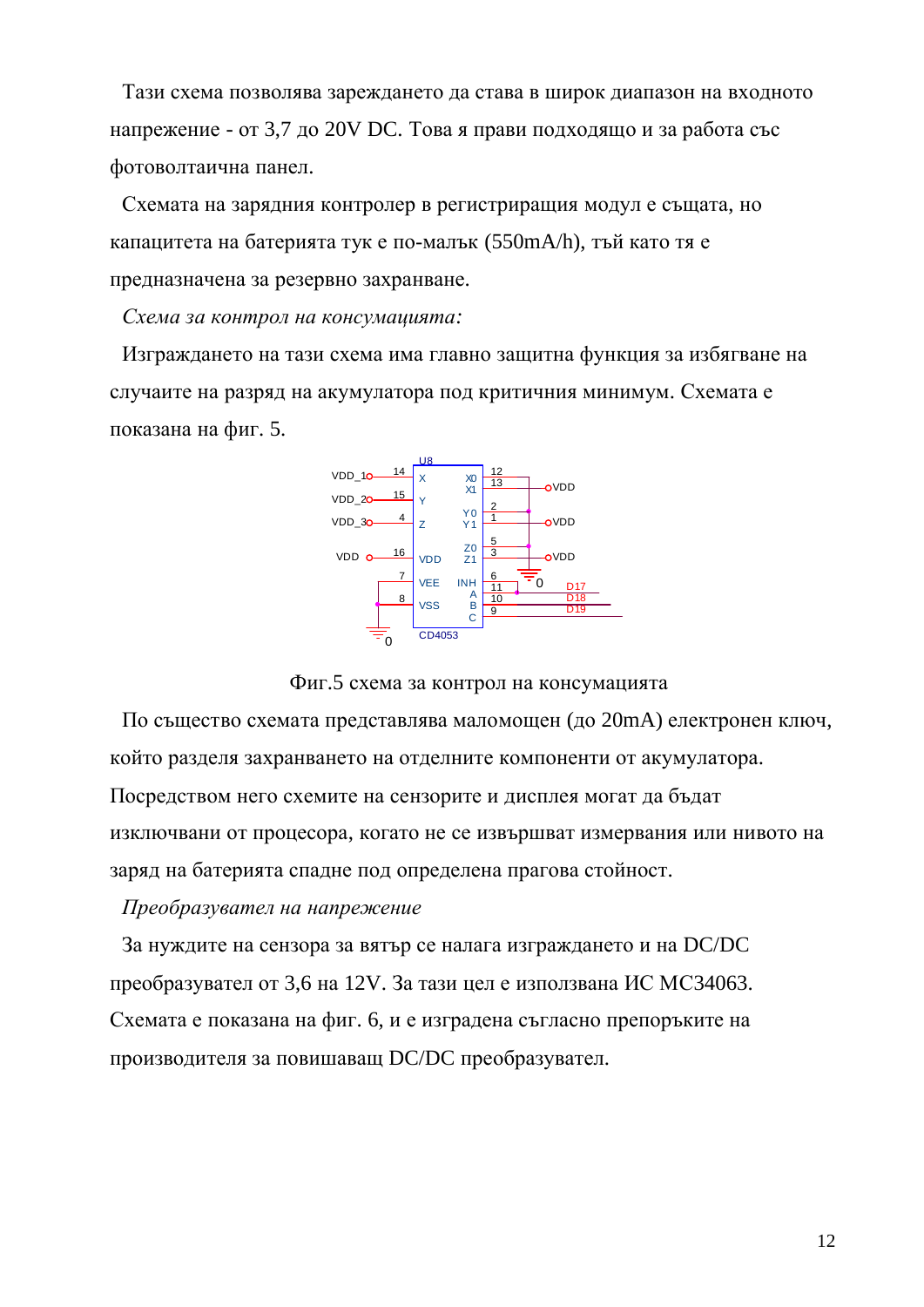

Фиг. 6 - Повишаващ DC/DC преобразувател Входа на схемата се захранва от изхода на схемата за контрол на консумацията. Това е направено за да може посредством последната да се елиминира консумацията не само от сензора за вятър, а и от самия преобразувател.

#### **Сензори**

Сензорите и техните параметри са от критично значение за качеството на системата. От техния работен температурен диапазон и собствената им грешка се определя и работния температурен диапазон и точността на цялата система.

#### $T$ емпературен сензор

Избран е сензор АDT50 с работен температурен диапазон: -40 °С до +125°С От диаграмите към спецификацията на сензора се вижда, че грешката в диапазона -40 °С до +80°С не надвишава 1°С. Тъй като използваното за измерване АЦП е 10 битово, то внесената от него грешка е незначителна. Това задоволява изискванията заложени в техническото задание.

#### Сензор за влажност

Избран е сензор за влажност НІН-5031 работен температурен диапазон: -40 °C до +85°С. Сензорът работи и измерва от 0 до 100 % RH, като грешката в диапазона 10 - 90%RH е под  $\pm 3\%$ RH. И тук използваното АЦП не оказва влияние. Изискванията на техническото залание са спазени.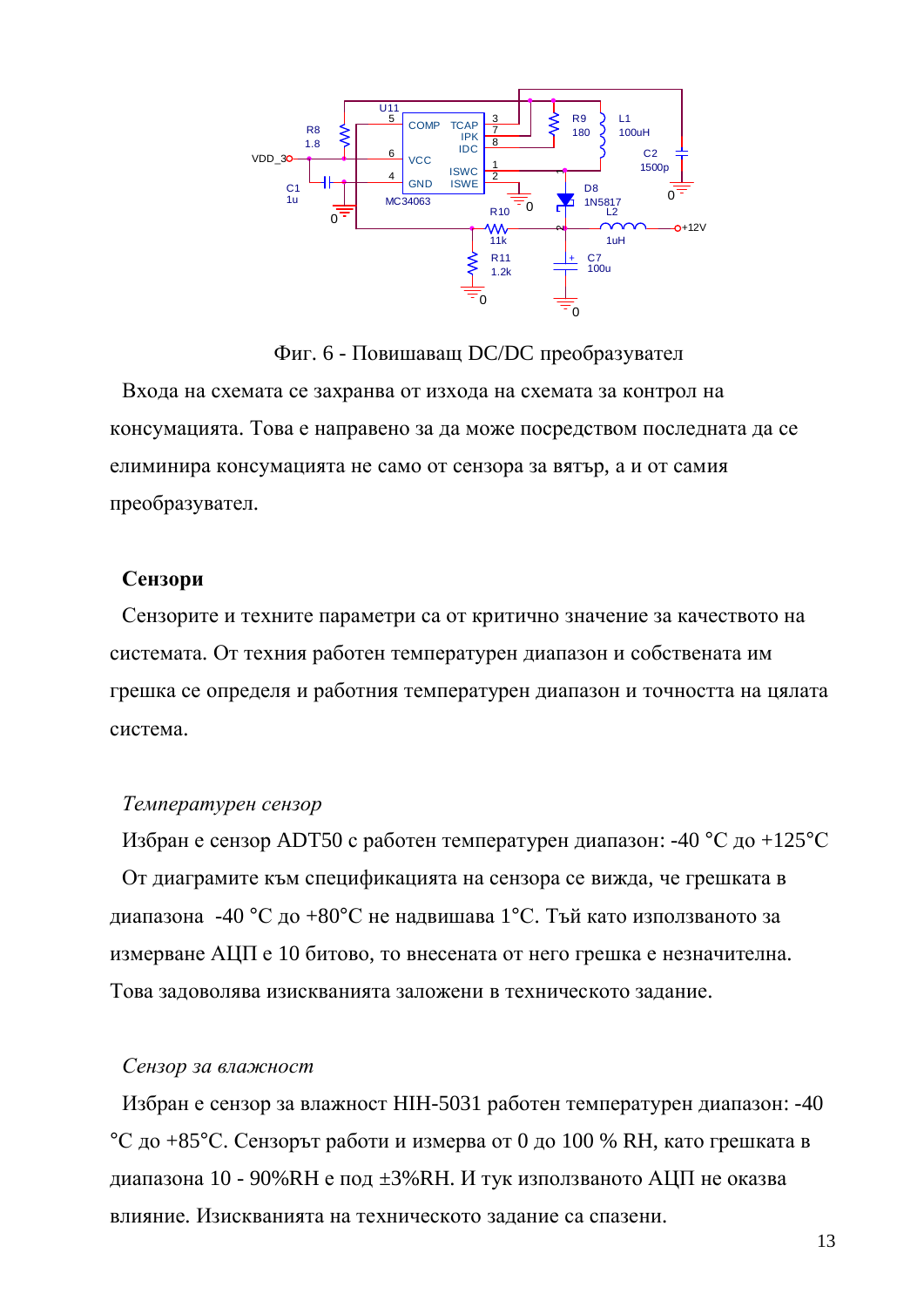#### Сензор за налягане

Избран е сензор за налягане е НР03М с работен температурен диапазон: -40 °C до  $+85$ °C. Работния му диапазон е от 300 до 1100 hPA. Той разполага със собствено 14-битова АЦП и комуникацията става посредством  $I<sup>2</sup>C$ интерфейс. Абсолютната му грешка за работния диапазон е  $\pm 3hPa$ .

Този сензор също задоволява изискванията на техническото задание.

#### Сензор за вятър

За измерване параметрите на вятъра - скорост и посока е използван сензора Windsonic 1405-PK-021. Това е свръхзвуков сензор за измерване скороста и посоката на вятъра. Изходните данни се предават по RS232 интерфейс. Сензорът може да отчита скорост на вятъра от 0 до 60m/s с точност  $\pm 2\%$  и резолюция от  $0.01$  m/s.

Посоката на вятъра се отчита от 0 до 359° с точност от  $\pm 3$ ° и разделителна способност от  $1^\circ$ .

Тези параметри отговарят на изискванията на техническото задание.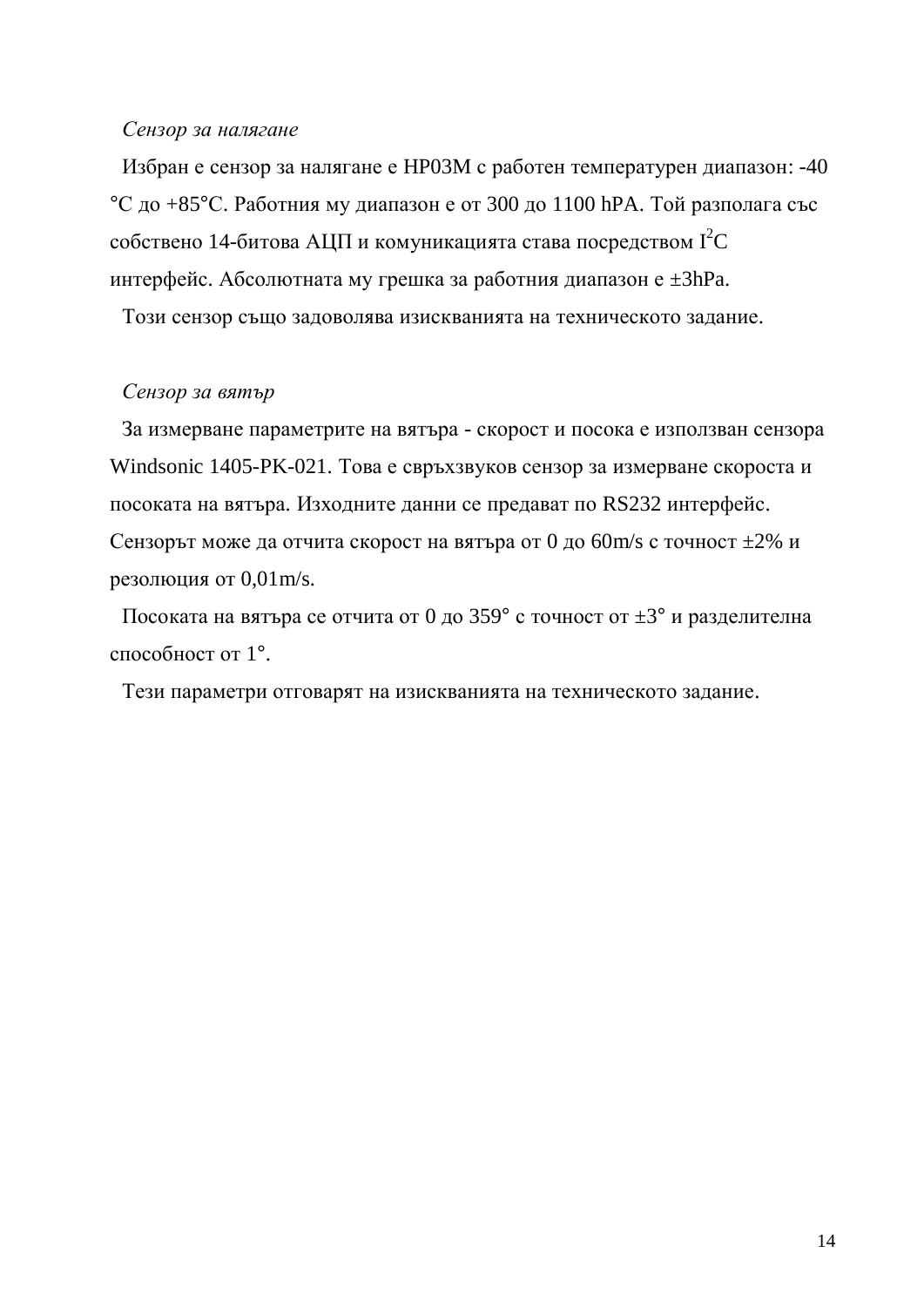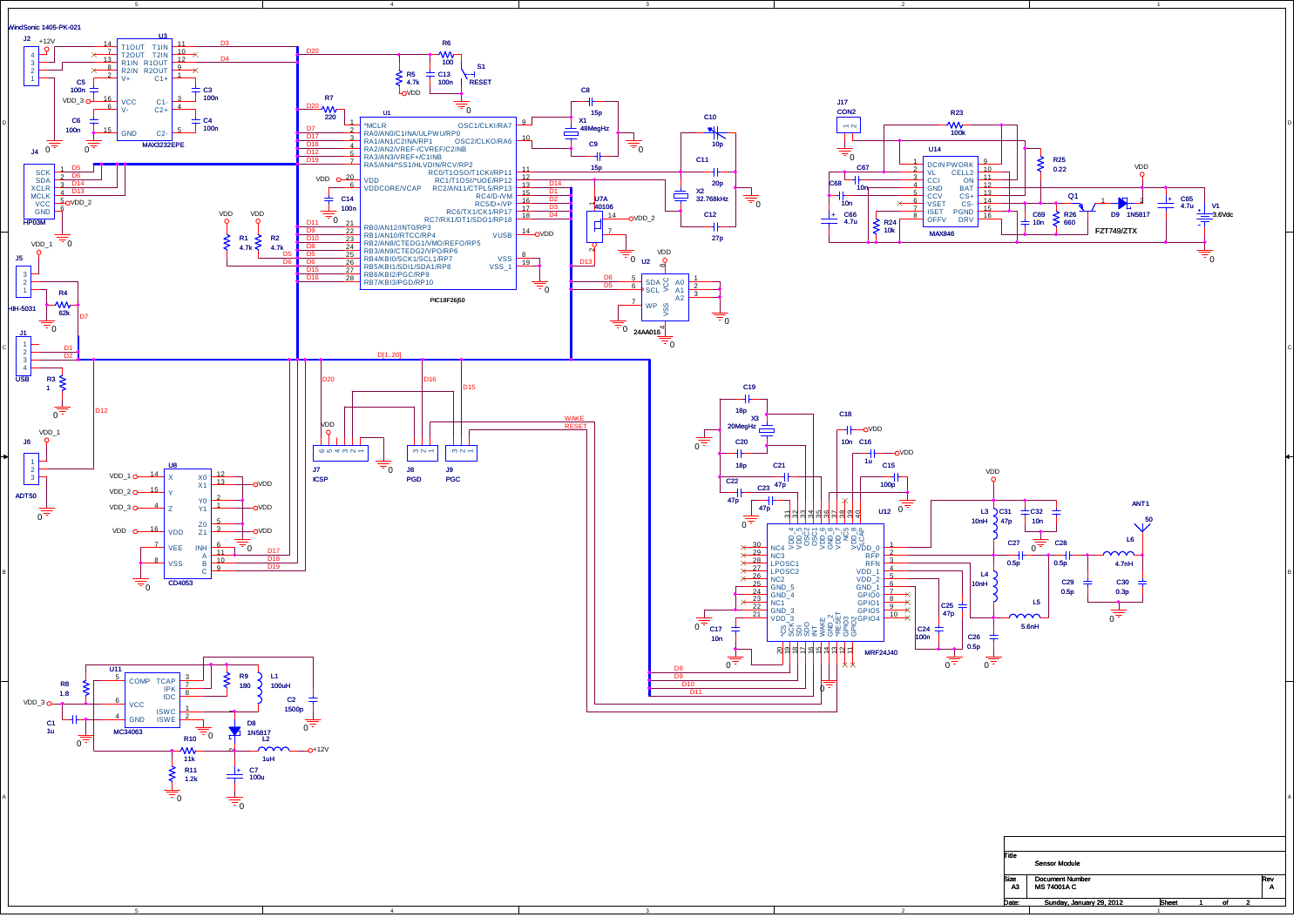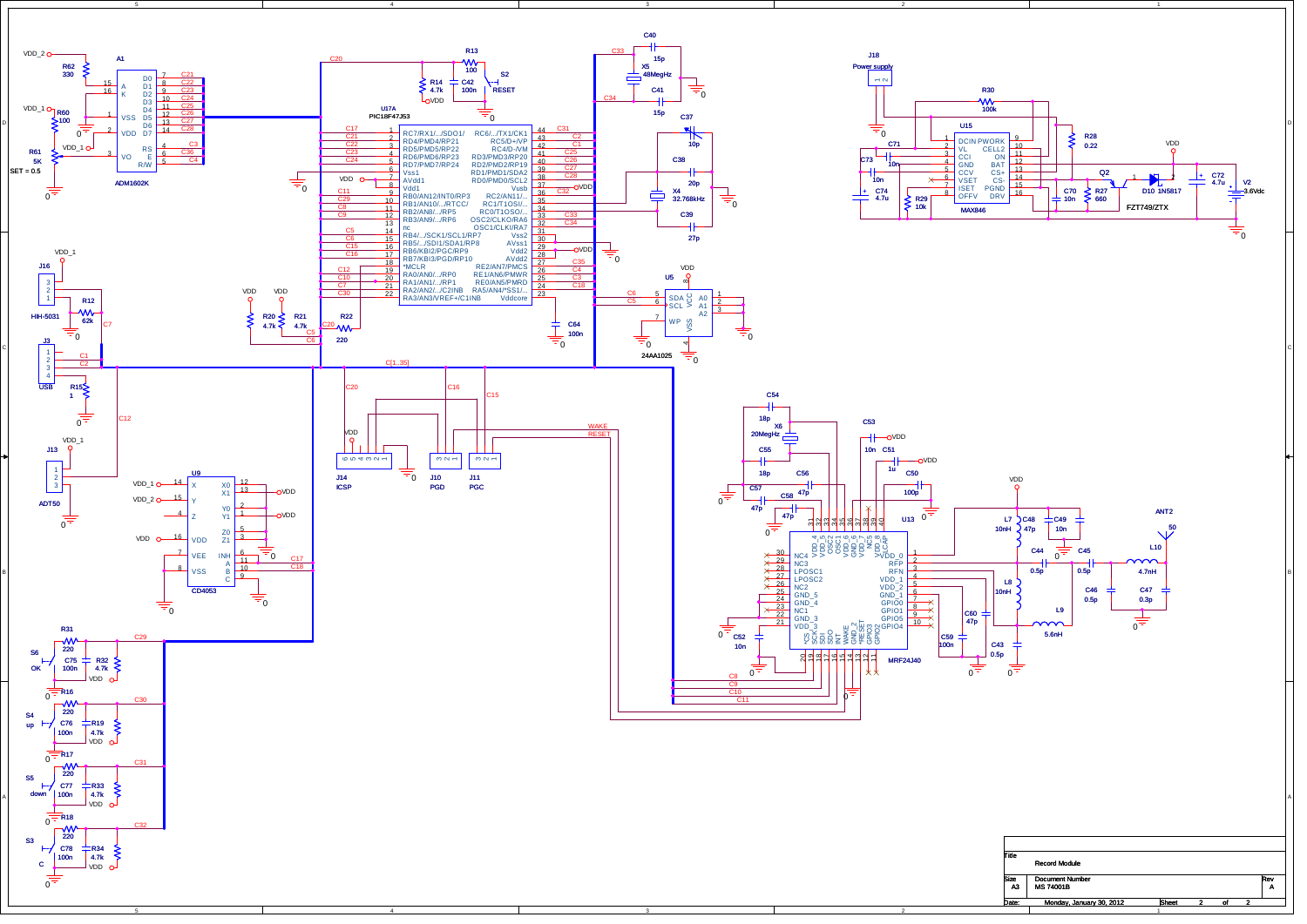### Технически Изчисления

### Изчисляване на pull-up резисторите за  $I<sup>2</sup>C$  логиката:

Препорачителни стойности за тези резистори по стандарт са между 2 и 10  $k\Omega$ . Тъй като консумацията на схемите свързани към тази схема не е голяма и с оглед намаляване на разнообразието от стойности на резисторите в схемата, са избрани резистори от 4,7kΩ.

#### <u>Бутони</u>

Бутоните на схемата са снабдени с RC верига за подтискане на пулсациите предизвикани от натискането на бутона, като по този начин се осигурявагарантирано еднократно приемане на сигнал от бутона при единично натискане. За целта задаваме стойност на тока през резистора при натиснат бутон  $I_0=0.7$ mA. От тук определяме стойността на резистора R=U/I=4,7k $\Omega$ . Това е стандартна стойност така че се избира резистор  $R=4,7k\Omega \pm 5\%$  0,25W.

За изчисляването на кондензатора залагаме времеконстанта на заряд  $\tau=0.5$ ms

От където С≈т/R=0,0005/4700≈100nF / 6V

Бутоните са снаблени и със зашитни резистори, предпазващи системата от претоварване в случай на неправилно конфигуриране на портовете.

Оразмеряването е на база максимален изходен ток от порта I=0,7mA

Избира се стандартна стойност за резистора:  $R=470\Omega \pm 5\%$ , 0.25W

Кондензаторите към кварцовите кристали са избрани съобразно препоръките на производителите на кварцовите кристали.

#### Относителната грешка на часовника  $\delta = \Delta t/t$ :

В този случай, тый като системата RTCC е изградена така че грешката която внася е 1ppm (ще рече отклонение от  $\pm 2,64s$  за месец), така че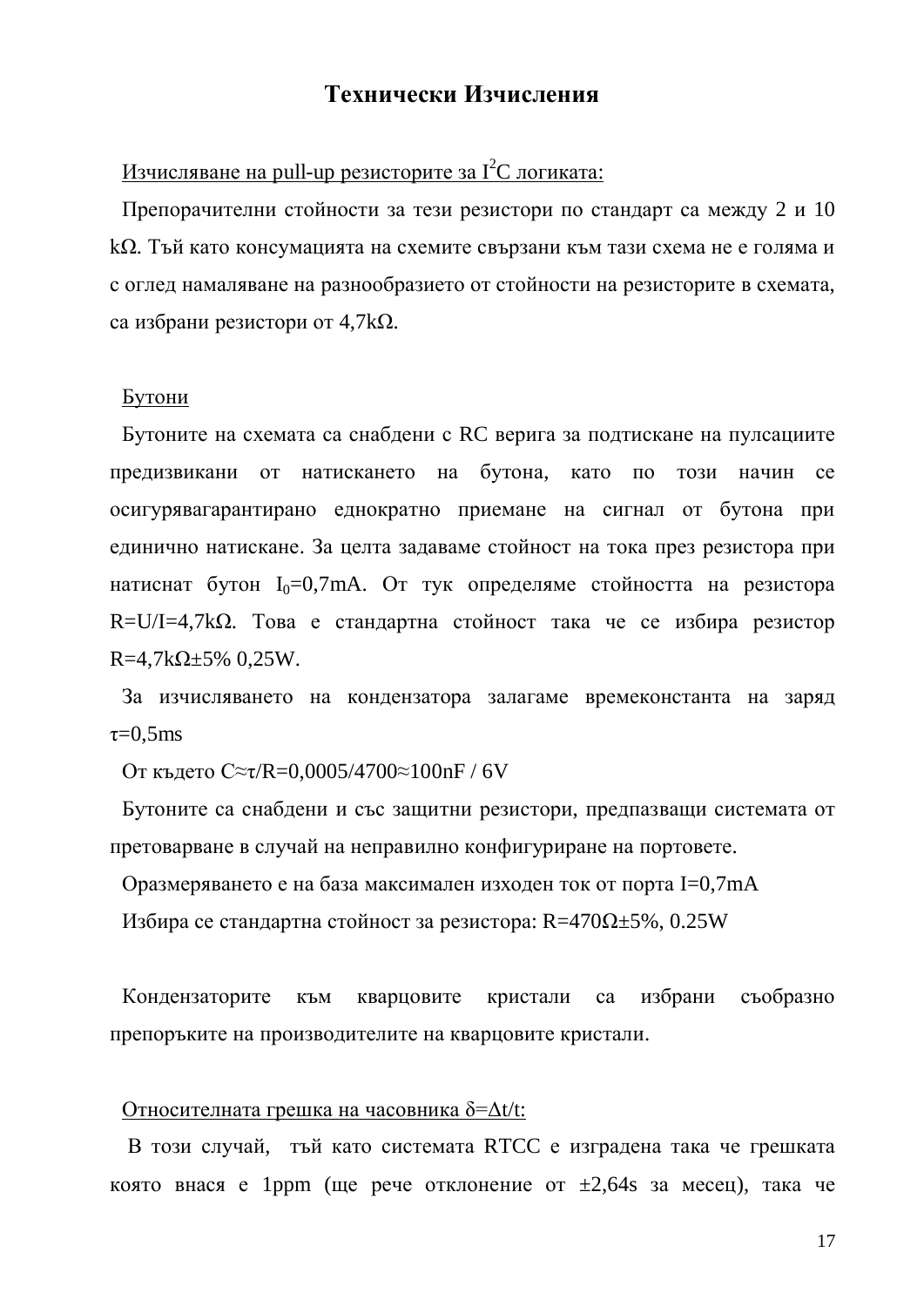основната грешка остава да я внася кварцовия кристал. По спецификация кварцовите кристали имат грешка  $\pm 30$ ррт, което ще рече около  $\pm 2.6$ s за 24 часа.

#### Настройка на часовника:

За прецизната настройка на часовника е необходимо товарният капацитет на кварца да е 12,5pF. Тази стойност се настройва с помоща на тример кондензатора. Тример кондензатора се подбира така че да може да поеме и производственните толеранси на тези кондензатори. Максимална стойност на тримера ще имаме при случай на -10% и на двата кондензатора, тогава  $C_{11}$  = 24,3pF;  $C_{10} = 18pF$  и за да се получи резултатен капацитет от 12,5pF е необходимо еквивалентата стойност на  $C_{10}$  и  $C_{15}$  да е  $C_{e}=1/((1/12,5)-15)$  $(1/24,3)$ =25,74pF =>  $\pi$ pu C<sub>10</sub> = 18pF

 $C_{15} = 25,7-18 = 7,74pF$ ; За  $C_{15}$  избираме тример със стойност от 0 до 10pF.

#### Консумация на сензорния модул и избор на батерия:

Тъй като сензорният модул се захранва от фотоволтаична система, то е необходим анализ на консумираната мощност.

В модула консумацията се определя от процесора, приемо-предавателя, сензорите и DC/DC конвертора. Таблицата по-долу описва консумацията на отделните звена.

|                      | , Режим/Модул   PIC18F26j50   Windsonic   HP03M   ADT50   HIH-5031 <sup>  ''</sup> | Сензори |               |       |        |                           |                    |          |                    |  |
|----------------------|------------------------------------------------------------------------------------|---------|---------------|-------|--------|---------------------------|--------------------|----------|--------------------|--|
|                      |                                                                                    |         |               |       |        | MRF24J40 MAX 3232 MC34063 |                    |          |                    |  |
| <b>Sleep</b>         | 850 <sub>n</sub> A                                                                 |         | 1uA           |       |        | '2uA                      |                    |          | l4uA               |  |
| Active (normal) 20mA |                                                                                    | 15.5mA  | <b>10.5mA</b> | 40uA  | 10.2mA | 20mA                      | 0.3 <sub>m</sub> A | $1.5m$ A | 148mA              |  |
| Active (max)         | 160 <sub>m</sub> A                                                                 | l9mA    | 10.8mA        | 160uA | 10.5mA | l23mA                     | 1mA                | l4mA     | 198 <sub>m</sub> A |  |

Таблица 1 - консумирана мощност

Като се има в предвид, че системата ще бъде в активен режим по-малко от 15% от времето (при отчитане на всяка минута), то чрез нормалните стойности може да се определи средната консумация на схемата:  $0.85*4\mu A +$  $0.15*48mA \approx 7.2mA$ .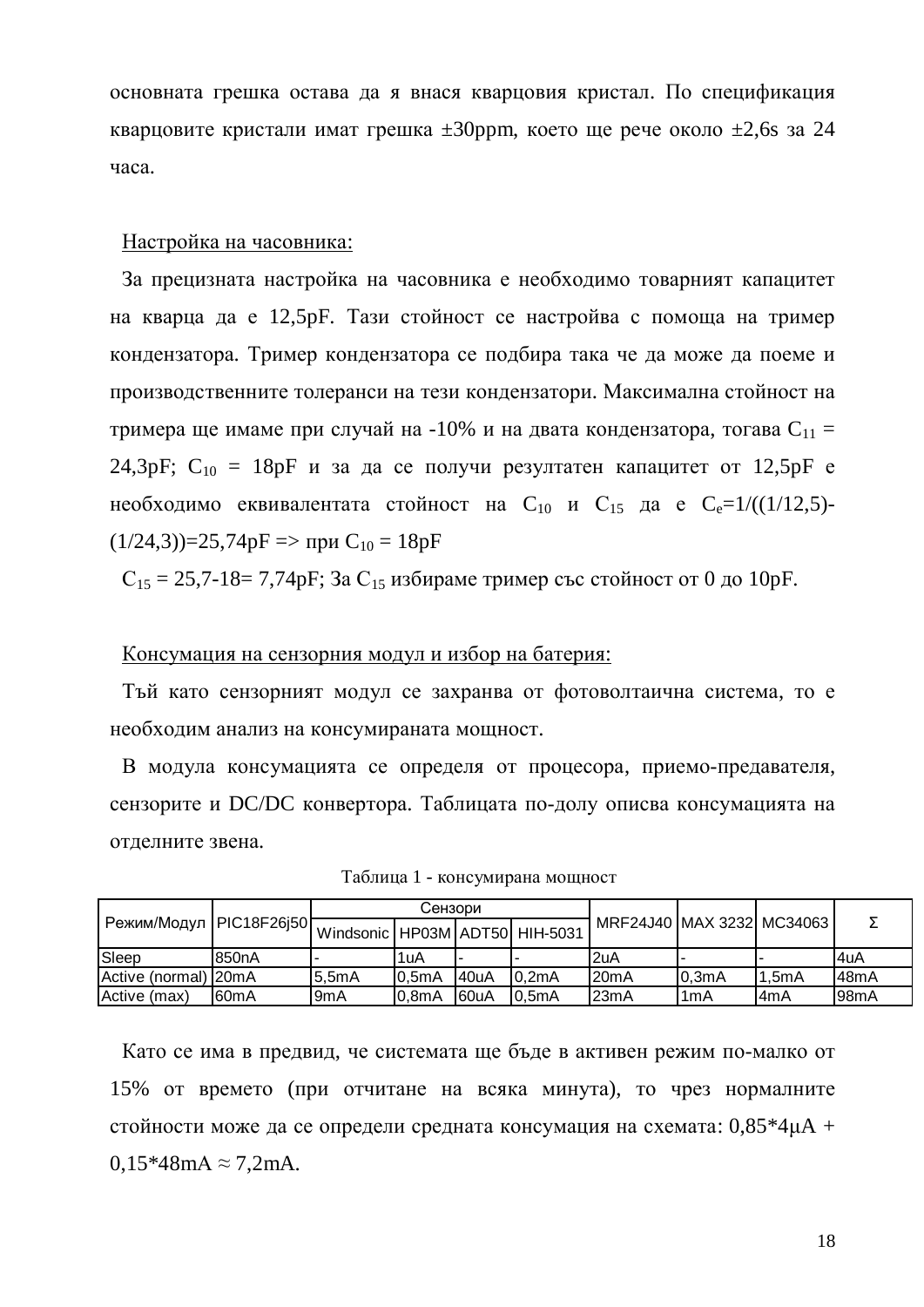Ако заложим отчитане на всеки 15 минути, то консумацията би спаднала до около 500иА.

От тези изчисления може да се направи заключението, че с акумулатора от 2200mA/h, системата би могла да работи без презареждане в продължение на повече от 12 дни при отчитане на всяка минута или 183 дни при отчитане на 15 минутен интервал.

На база на нормалната консумирана мощност може да се направи извод за необходимия фотоволтаичен елемент. Нормалната консумирана мощност е  $7,2mA*3,6V \approx 26mW$ .

Продължителност на деня през зимата е около 8 часа (1/3 от денонощието), което значи, че фотоволтаичният елемент ще трябва да компенсира загубите в батерията през нощта и да осигури захранването през деня. От тук мощността на клетката трябва да е 3-пъти по-голяма от нормалната консумирана мощност т.е. около 100mW. Като се вземе в предвид, че през по-голямата част от деня клетката не генерира пиковата си мощност, а поскоро около 50-60% от нея, и необходимия запас от мощност заложен за сметка на спада на кпд-то на клетката с времето, можем да заложим като подходяща за системата фотоволтаична клетка с мощност от 0,5Wp.

### Блок-алгоритьм

Както се вижда от блок-алгоритьма на основната програма на регистриращия модул, се извършва циклична визуализация на датата, часа, и метеорологичните данни, като за интервал от 5 секунди се показва или датата и часа или метеорологичните данни.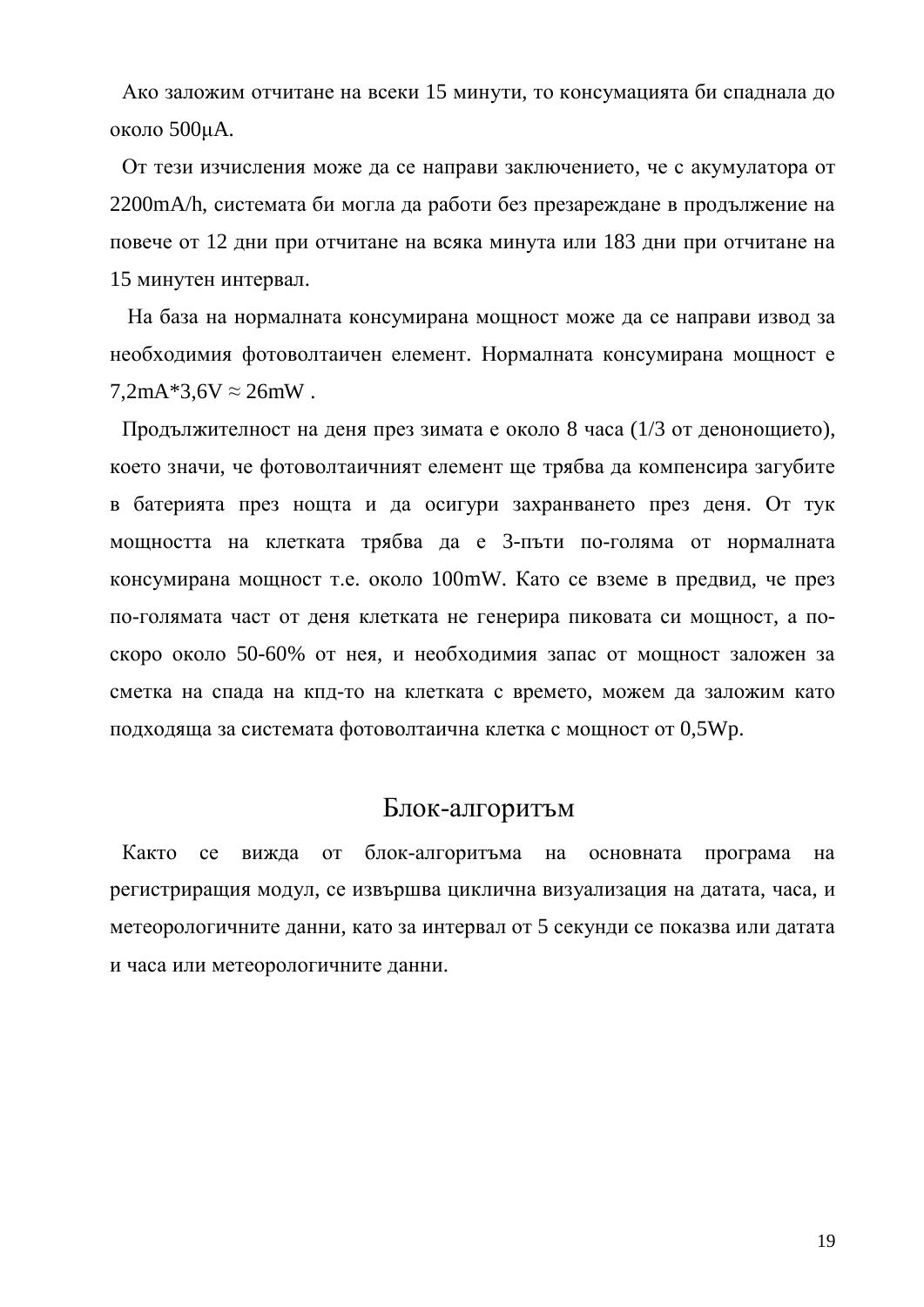

Фиг. 7 - Блок-алгоритъм на регистриращия модул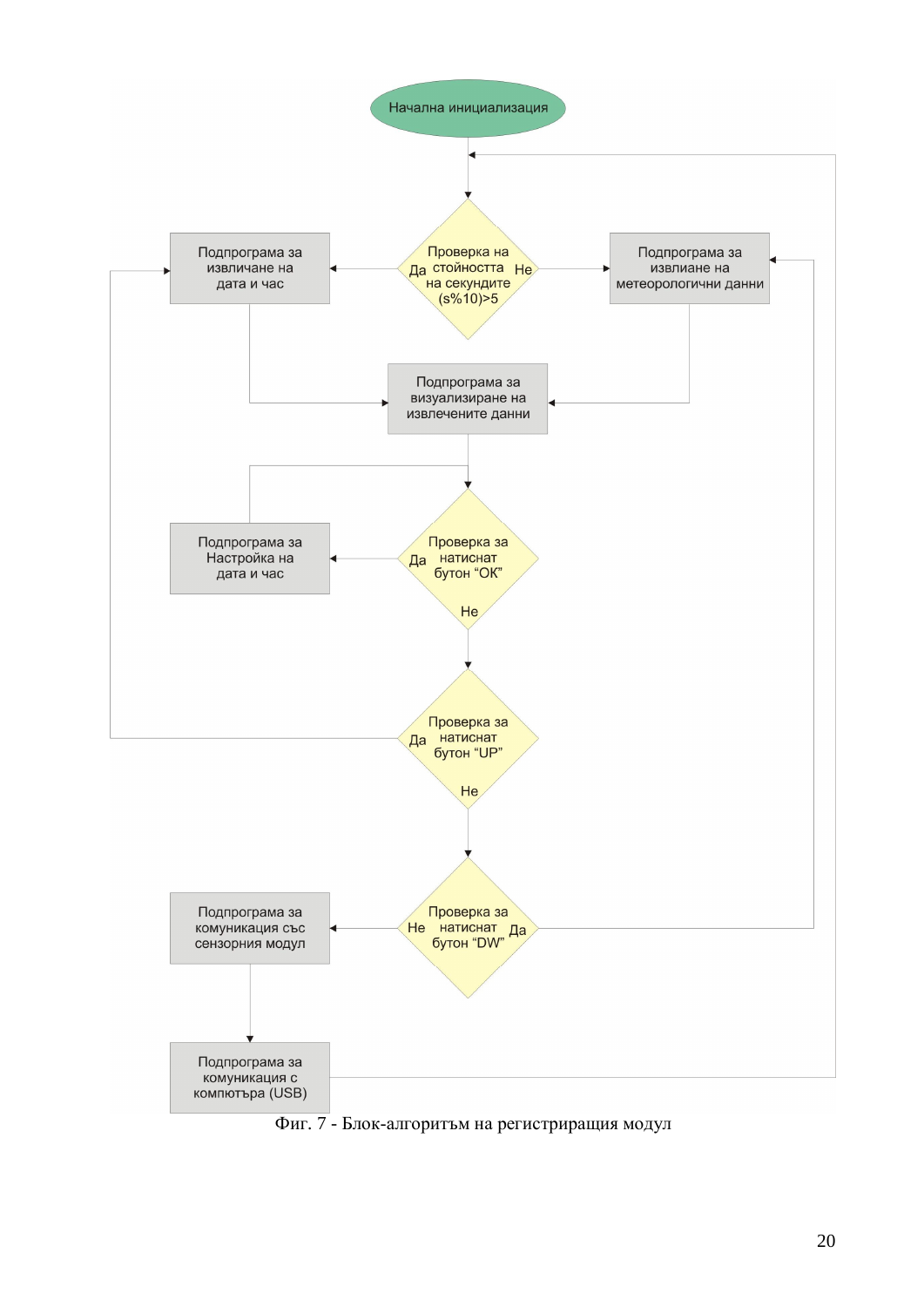При натискане на бутоните UP или DOWN се предизвиква незабавно изписване на дисплея съответно на часа и датата или метеорологичните данни.

При натискането на бутона ОК (MENU) се влиза в подпрограма за настройка на часовника:



Фиг. 8 - Блок-алгоритъм на подпрограма за настройка на регистриращия модул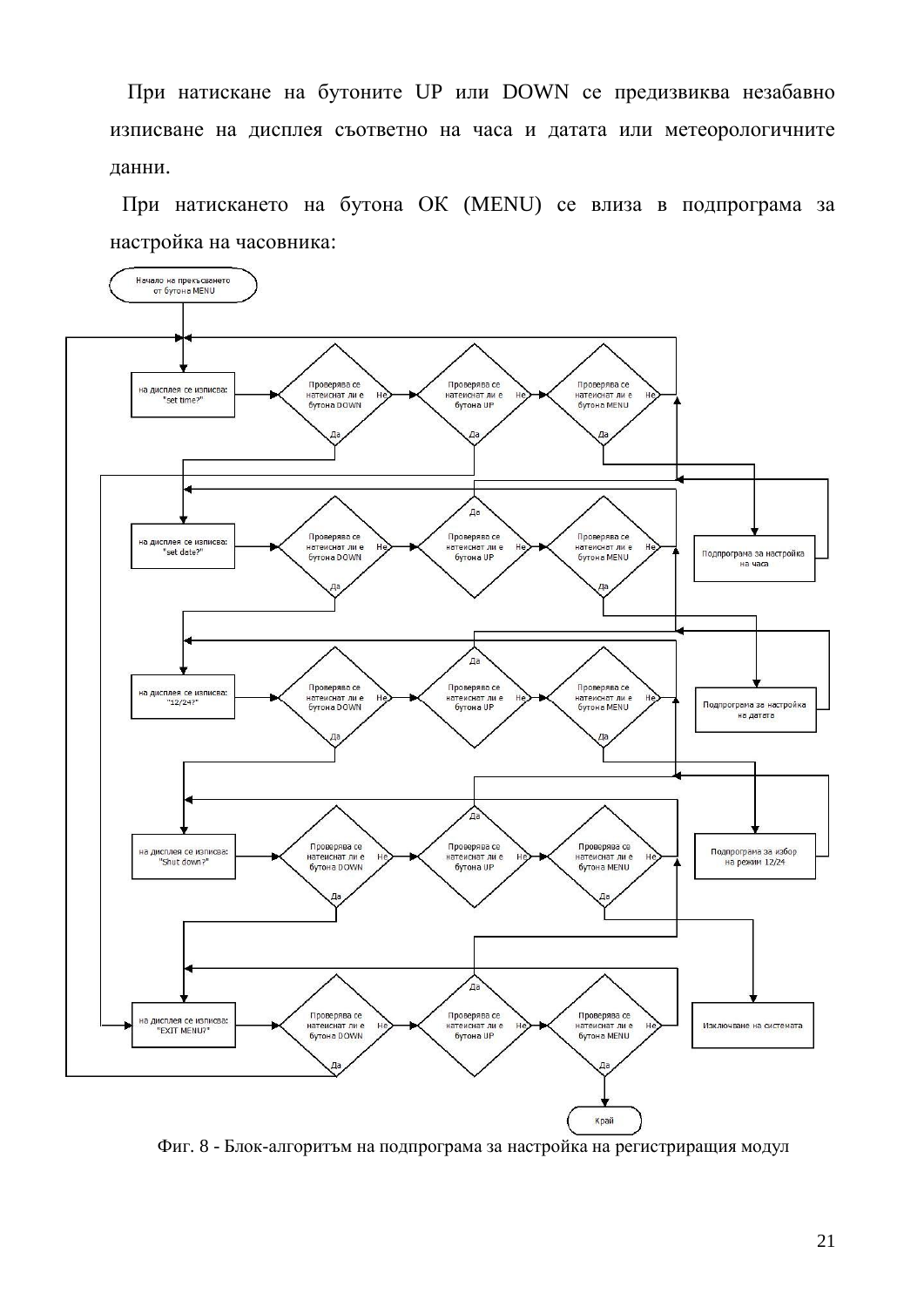Подпрограмите за настройка на час и дата представляват алгоритъм посредством който с бутона UP се увеличава стойността на избраната величина (час, минути, секунди или дата, ден от седмицата, месец, година), а съответната смяна на величините става посредством бутона DOWN. След като се извърши настройката, резултата се запазва посредством натискане на бутона MENU.

Подпрограмата за изключване на системата, изключва дисплея и локалните сензори и всички останали периферни устройства, освен RTCC на процесора и премопредавателя, а самия той преминава в енергоспестяващ режим.

За събуждане на системата се използва прекъсване генерирано от натискане на бутона MENU (при изключено състояние този вход се конфигурира като източник на хардуерно прекъсване 1 (INT1)).

#### Началната инициализация на регистриращия модул:

В случаите на първоначално включване на микроконтролера, системата преминава през режим на първоначална инициализация. Целта на този режим е да установи работните параметри и портовете на микроконтролера за неговата нормална работа.

Тя се състои от следните етапи:

- 1. Задаване на RA6 и RA7 като входове за външния системен кварц.
- 2. RC0 и RC1 се настройват като вход и изход на външен осцилатор за Таймер 1 (RTCC модула използва външно включения кварц към таймер 1).
- 3. RA3, RB1, RC2 и RC6 се настройват като входове с общо предназначение (към тях са свързани бутоните).
- 4. RC7 и RA5 се настройват като изходи с общо предназначение ще се използват за подаване на данни към СD4053.
- 5. RA0 и RA2 се конфигурират като входове към АЦП през тях ще се измерва стайната температура и влажност.
- 6. RB5 и RB4 се конфигурират като изходи на MSSP1 в режим  $I^2C$ логика.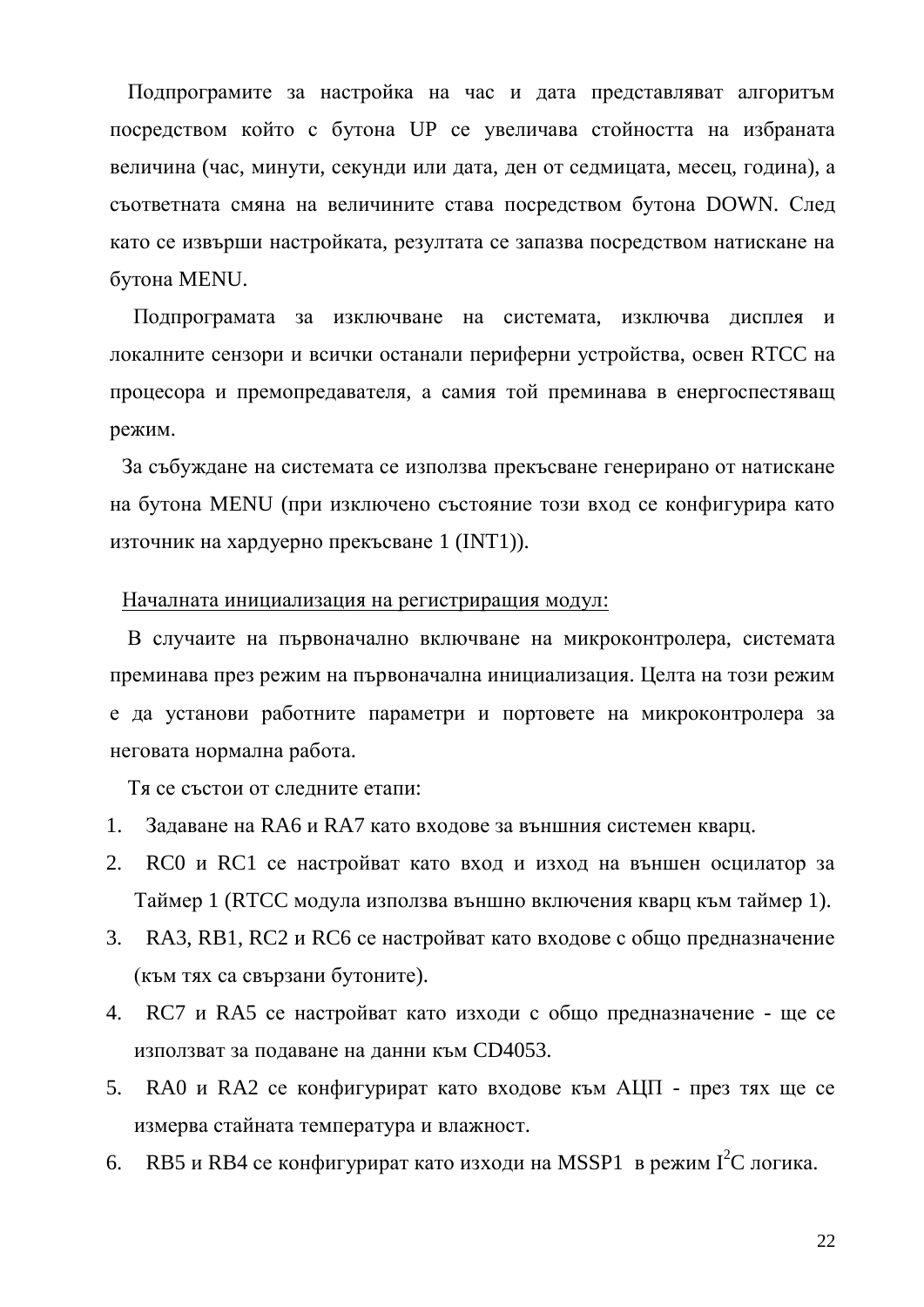- 7. RB6 и RB7 се конфигурират като изходи за генериране на WAKE и RESET сигнал към приемопредавателя.
- 8. RC4 и RC5 се конфигурират да работят с USB модула
- 9. RB2, RB3 и RA1 се настройват като RP5, RP6 и RP1, а те пък се асоциират с MSSP2 в режим SPI.
- 10. Портове D и E се конфигурират да работят като паралелен порт за работа с LCD дисплея
- 11. Извикват се последователно функциите за настройка на часовника.

След като завърши и процедурата по настройване на часовника, системата продължава в нормален режим на работа.

Основната програма на сензорния модул е показана на фиг 9. Нейната функция се състои в цикличното стартиране на сензорите, извличане и съхраняване на данните от тях, трансфер на информацията през приемопредавателя и/или USB интерфейса, деактивиране на модула и чакане на прекъсване. При всеки цикъл преди изключване RTCC се настройва да генерира прекъсване което да извади системата от sleep режима.това гарантира равните интервали през които ще се прави измерването. Допълнително модула може да се събуди и от прекъсване генерирано от регистриращия модул посредством приемопредавателя. По този начин се дава възможност за незабавно измерване на параметрите при поискване от регистриращия модул.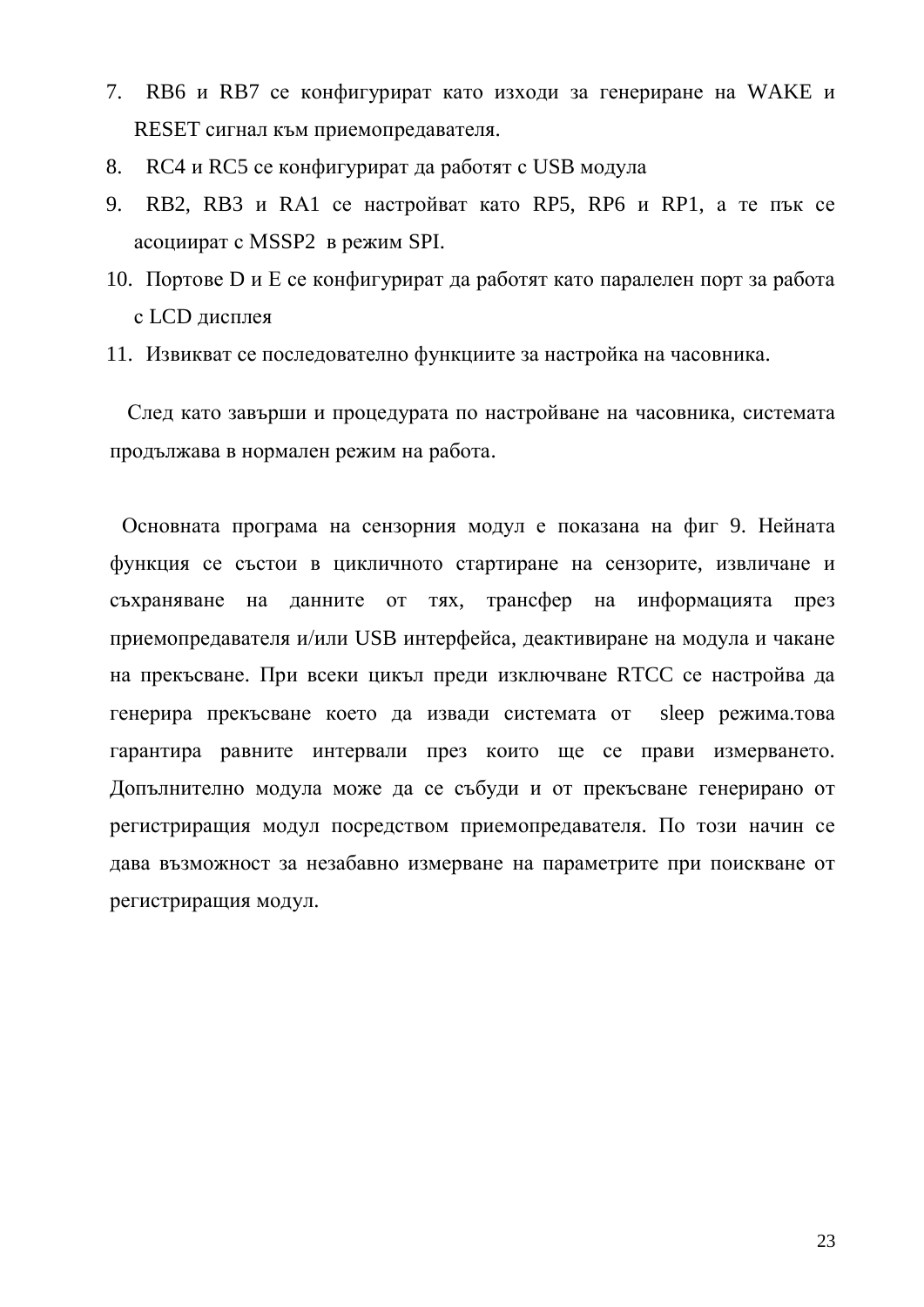

Фиг. 9 - Блок-алгоритъм на сензорния модул

#### Началната инициализация на регистриращия модул:

В случаите на първоначално включване на микроконтролера, системата преминава през режим на първоначална инициализация. Целта на този режим е да установи работните параметри и портовете на микроконтролера за неговата нормална работа.

Тя се състои от следните етапи:

1. Задаване на RA6 и RA7 като входове за външния системен кварц.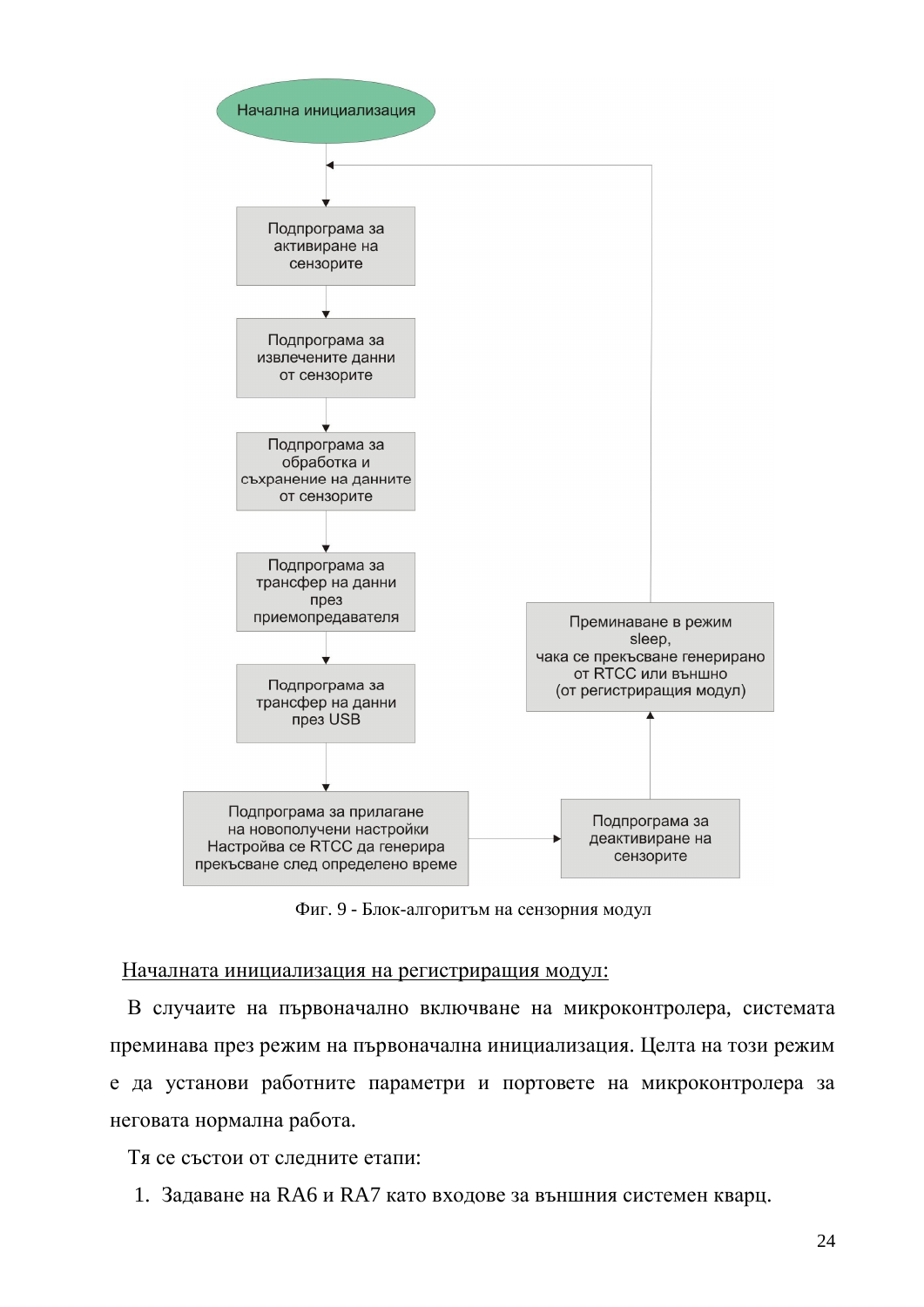- 2. RC0 и RC1 се настройват като вход и изход на външен осцилатор за Таймер 1 (RTCC модула използва външно включения кварц към таймер 1).
- 3. RC7 и RC6 се настройват като линии за UART модула. През него ще става управлението на сензора за вятър.
- 4. RA1, RA2 и RA5 се настройват като изходи с общо предназначение ще се използват за подаване на данни към СD4053.
- 5. RA0 и RA3 се конфигурират като входове към АЦП през тях ще се измерва температура и влажност.
- 6. RB5 и RB4 се конфигурират като изходи на MSSP1 в режим  $I<sup>2</sup>C$  логика.
- 7. RB6 и RB7 се конфигурират като изходи за генериране на WAKE и RESET сигнал към приемопредавателя.
- 8. RC4 и RC5 се конфигурират да работят с USB модула
- 9. RB2, RB3 и RB1 се настройват като RP5, RP6 и RP4, а те пък се асоциират с MSSP2 в режим SPI.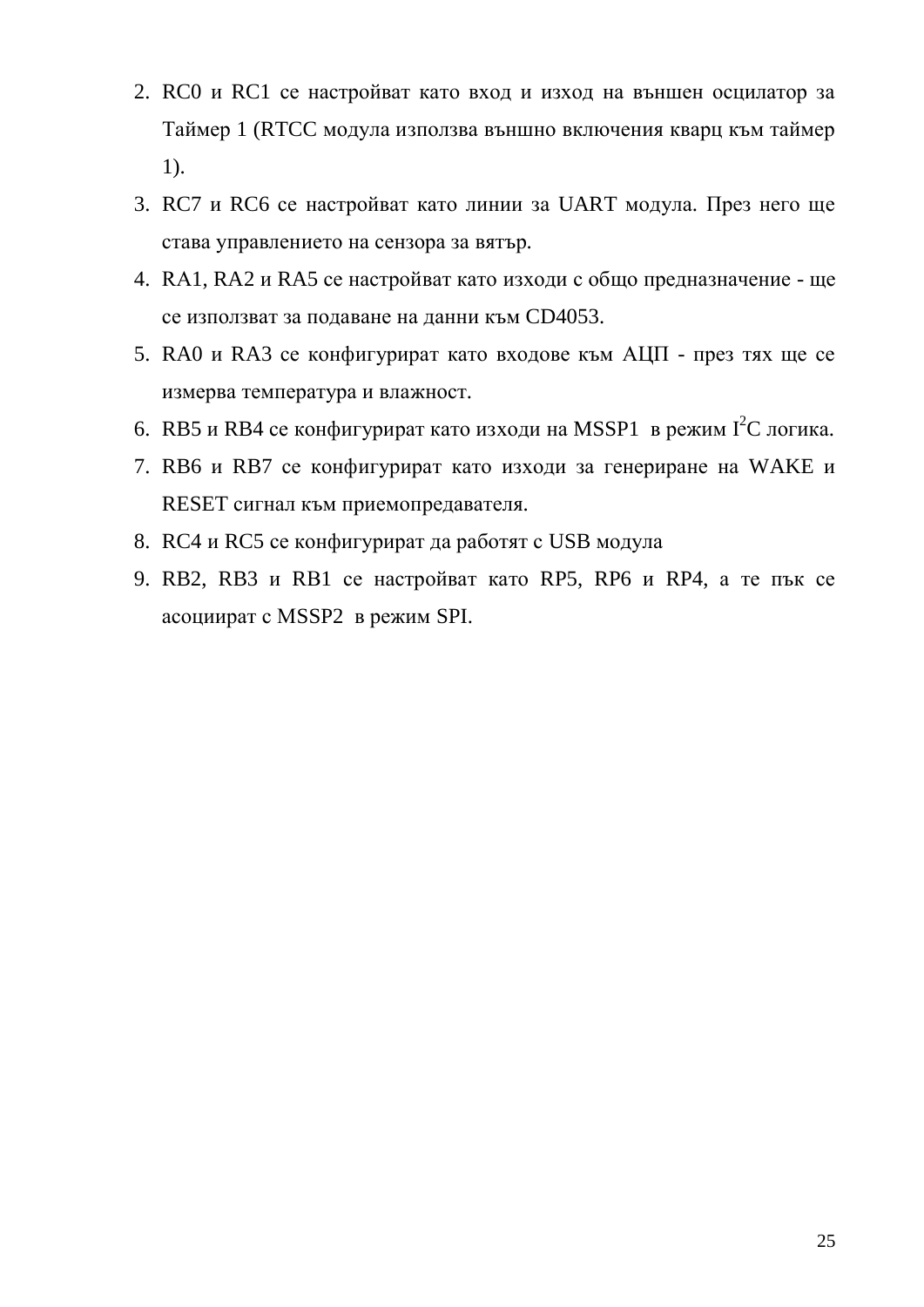| Списък на елементите                                                                                          |                                         |                                                                                    |                                 |                                    |  |                |            |             |  |  |  |
|---------------------------------------------------------------------------------------------------------------|-----------------------------------------|------------------------------------------------------------------------------------|---------------------------------|------------------------------------|--|----------------|------------|-------------|--|--|--|
| Означение в<br>схемата                                                                                        | Кол.<br>Наименование и означение        |                                                                                    |                                 |                                    |  |                | Забележка  |             |  |  |  |
| ANT1, ANT2                                                                                                    | Антена $50\Omega$                       |                                                                                    |                                 |                                    |  |                |            |             |  |  |  |
| A1                                                                                                            | ADM1602K - LCD дисплей                  | 1                                                                                  |                                 |                                    |  |                |            |             |  |  |  |
| С1, С16, С51 Кондензатор керамичен 1µF / 6V                                                                   |                                         | 3                                                                                  |                                 |                                    |  |                |            |             |  |  |  |
| C3, C4, C5, C6,<br>C13, C14, C24,<br>C42, C59, C64, Кондензатор керамичен 100nF / 6V<br>C75, C76, C77,<br>C78 |                                         | 14                                                                                 |                                 |                                    |  |                |            |             |  |  |  |
| C7                                                                                                            |                                         | Кондензатор електролитен 100µF / 6V                                                |                                 |                                    |  | $\mathbf{1}$   |            |             |  |  |  |
|                                                                                                               |                                         | C8, C9, C40, C Кондензатор керамичен 15pF / 6V                                     |                                 |                                    |  | $\overline{4}$ |            |             |  |  |  |
| C10, C37                                                                                                      |                                         | Кондензатор керамичен 10pF / 6V                                                    |                                 |                                    |  | $\overline{2}$ |            |             |  |  |  |
| C11, C38                                                                                                      |                                         | Кондензатор керамичен 20pF / 6V                                                    |                                 |                                    |  | $\overline{2}$ |            |             |  |  |  |
| C12,C39                                                                                                       |                                         | Кондензатор керамичен 27pF / 6V                                                    |                                 |                                    |  | $\overline{2}$ |            |             |  |  |  |
| C15, C50                                                                                                      | Кондензатор керамичен 100pF / 6V        | $\overline{2}$                                                                     |                                 |                                    |  |                |            |             |  |  |  |
| C17, C18, C32,<br>C49, C52, C53,<br>C67, C68, C69,<br>C70, C71, C73                                           | Кондензатор керамичен 10nF / 6V         |                                                                                    |                                 |                                    |  |                |            |             |  |  |  |
| C19, C20, C54<br>, C55                                                                                        |                                         | Кондензатор керамичен 18pF / 6V                                                    |                                 |                                    |  | $\overline{4}$ |            |             |  |  |  |
| C21, C22, C23, C25<br>C31, C48,<br>C56, C57, C58, C60                                                         |                                         | Кондензатор керамичен 47pF / 6V                                                    |                                 |                                    |  | 10             |            |             |  |  |  |
|                                                                                                               |                                         | c26,c27,c28,c29, <br><sub>c43,c44, c45,c46</sub>  Кондензатор керамичен 0.5pF / 6V |                                 |                                    |  | 8              |            |             |  |  |  |
| C30,C47                                                                                                       | Кондензатор керамичен 0.3pF / 6V        |                                                                                    |                                 |                                    |  |                |            |             |  |  |  |
| C65, C66, C72<br>,C74                                                                                         | Кондензатор електролитен 4.7µF / 6V     |                                                                                    |                                 |                                    |  | $\overline{4}$ |            |             |  |  |  |
| D8, D9, D10                                                                                                   | Диод шотки 1N5817                       |                                                                                    |                                 |                                    |  |                |            |             |  |  |  |
| J1, J3                                                                                                        | Конектор за USB порт                    |                                                                                    |                                 |                                    |  |                |            |             |  |  |  |
| J2                                                                                                            | WindSonic 1405-PK-021 - сензор за вятър |                                                                                    |                                 |                                    |  | 1              |            |             |  |  |  |
|                                                                                                               |                                         | Разработил<br>Д. Илиев                                                             | Наименование, доп. наименование | MS 74001                           |  |                |            |             |  |  |  |
| ТУ-София                                                                                                      |                                         | Одобрил<br>Гл.Ас. Н. Тюлиев                                                        | Метеорологична станция          | Изм.<br>Дата на изд.<br>2012-01-26 |  |                | Език<br>BG | Лист<br>1/3 |  |  |  |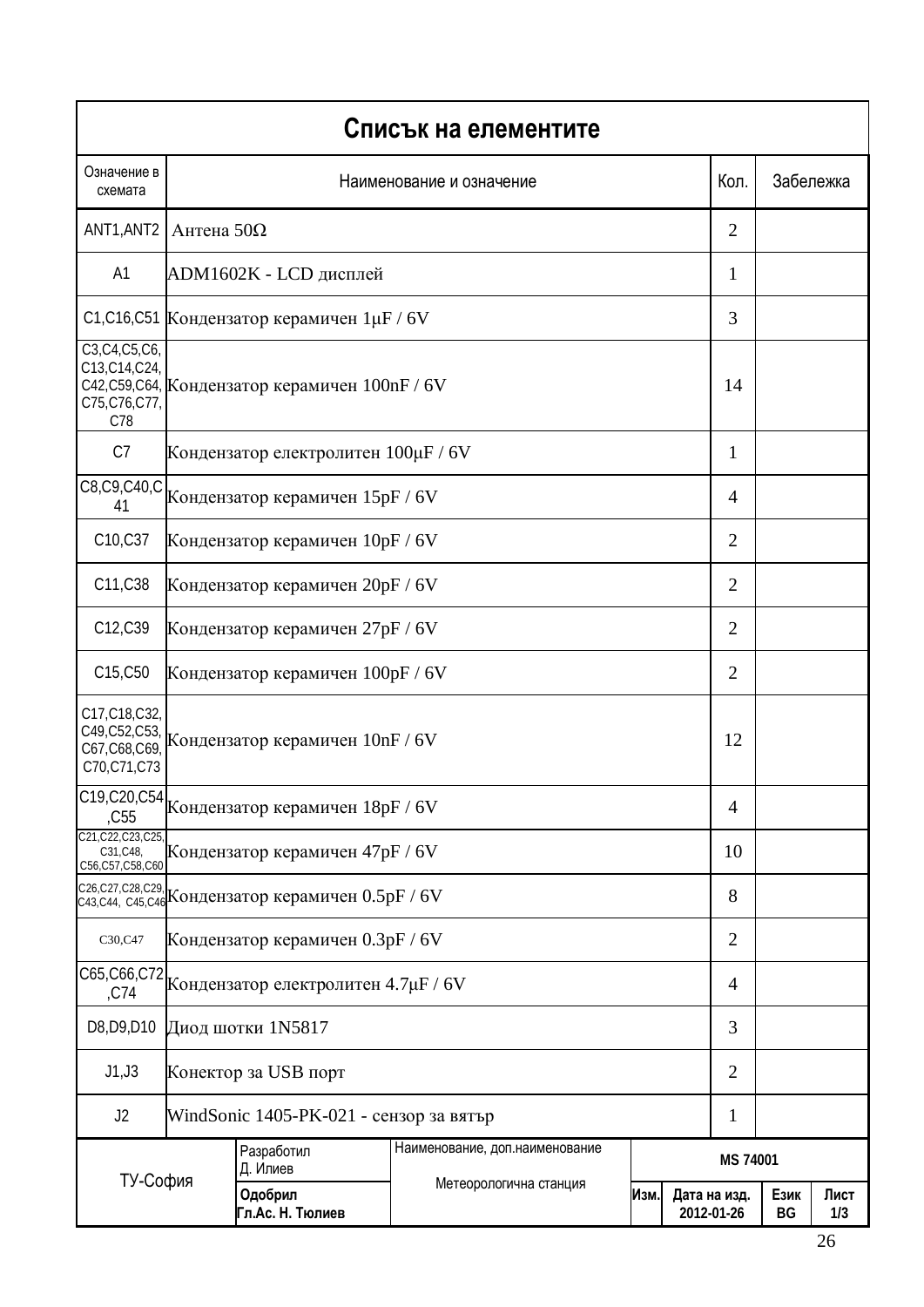| Списък на елементите                               |                                                  |                                                            |                                                                   |           |                            |                |            |             |  |
|----------------------------------------------------|--------------------------------------------------|------------------------------------------------------------|-------------------------------------------------------------------|-----------|----------------------------|----------------|------------|-------------|--|
| Означение в<br>схемата                             |                                                  | Кол.                                                       |                                                                   | Забележка |                            |                |            |             |  |
| J4                                                 | Сензор за налягане НР03М                         |                                                            |                                                                   |           |                            |                |            |             |  |
| J5, J16                                            | Сензор за влажност НІН-5031                      |                                                            |                                                                   |           |                            |                |            |             |  |
| J6, J13                                            | Сензор за температура ADT50                      |                                                            |                                                                   |           |                            |                |            |             |  |
| J7, J14                                            |                                                  | Конектор 5 извода за ICSP портове                          |                                                                   |           |                            | $\overline{2}$ |            |             |  |
| J8, J10,<br>J9, J11                                |                                                  | Двупозиционни ключета (джъмпери)                           |                                                                   |           |                            | $\overline{4}$ |            |             |  |
| J17, J18                                           |                                                  | Конектори за захранване 2 извода                           |                                                                   |           |                            | 2              |            |             |  |
| L1                                                 | Бобина 100µН                                     |                                                            |                                                                   |           |                            | 1              |            |             |  |
| L <sub>2</sub>                                     | Бобина 1µН                                       |                                                            |                                                                   |           |                            | 1              |            |             |  |
|                                                    |                                                  | L3,L4,L7,L8 Бобина 10nH                                    |                                                                   |           |                            |                |            |             |  |
| L5, L9                                             |                                                  | Бобина 5,6nH                                               |                                                                   |           |                            |                |            |             |  |
| L6, L10                                            |                                                  | Бобина 4,7nH                                               |                                                                   |           |                            |                |            |             |  |
| Q1, Q2                                             |                                                  | Транзистор биполярен PNP - FZT749/ZTX                      |                                                                   |           |                            |                |            |             |  |
| R1, R2, R5, R14, R19<br>,R20,R21,<br>R32, R33, R34 |                                                  | Резистор постоянен 4,7k $\Omega$ $\pm$ 5% / 0.125W         |                                                                   |           |                            | 10             |            |             |  |
| R <sub>3</sub> ,R <sub>15</sub>                    |                                                  | Резистор постоянен $1\Omega \pm 5\%$ / 0.125W              |                                                                   |           |                            | $\overline{2}$ |            |             |  |
| R <sub>4</sub> ,R <sub>12</sub>                    |                                                  | Резистор постоянен 62k $\Omega$ ±5% / 0.125W               |                                                                   |           |                            | $\overline{2}$ |            |             |  |
|                                                    |                                                  | R6,R13,R60 Резистор постоянен $100\Omega \pm 5\% / 0.125W$ |                                                                   |           |                            | 3              |            |             |  |
| R7, R16, R17,<br>R18, R22, R31                     | Резистор постоянен 220kΩ $\pm$ 5% / 0.125W       |                                                            |                                                                   |           |                            |                |            |             |  |
| R <sub>8</sub>                                     | Резистор постоянен $1,8\Omega \pm 5\%$ / 0.25W   |                                                            |                                                                   |           |                            | 1              |            |             |  |
| R <sub>9</sub>                                     |                                                  | Резистор постоянен $180 \text{k}\Omega \pm 5\%$ / 0.125W   |                                                                   |           |                            |                |            |             |  |
| R <sub>10</sub>                                    | Резистор постоянен $11k\Omega \pm 5\% / 0.125W$  |                                                            |                                                                   |           |                            |                |            |             |  |
| R <sub>11</sub>                                    | Резистор постоянен $1,2k\Omega \pm 5\%$ / 0.125W |                                                            |                                                                   |           |                            | 1              |            |             |  |
|                                                    |                                                  | Разработил<br>Д. Илиев                                     | Наименование, доп. наименование<br>Метеорологична станция<br>Изм. |           |                            | MS 74001       |            |             |  |
| ТУ-София                                           |                                                  | Одобрил<br>Гл.Ас. Н. Тюлиев                                |                                                                   |           | Дата на изд.<br>2012-01-26 |                | Език<br>BG | Лист<br>2/3 |  |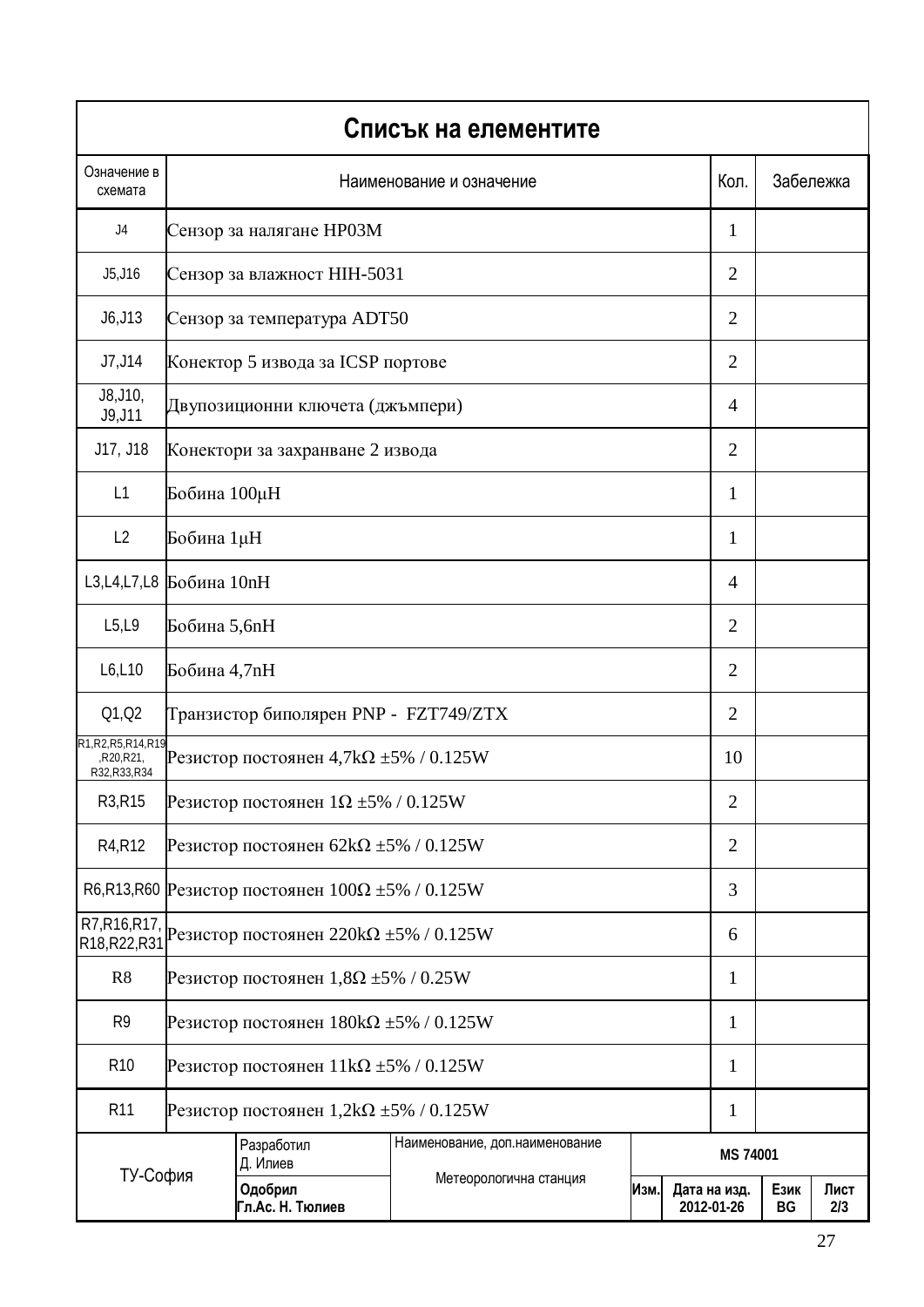|                                          |                                                          |                                                 | Списък на елементите            |      |          |                            |            |             |
|------------------------------------------|----------------------------------------------------------|-------------------------------------------------|---------------------------------|------|----------|----------------------------|------------|-------------|
| Означение в<br>схемата                   | Наименование и означение                                 |                                                 |                                 |      |          |                            |            | Забележка   |
| R23, R30                                 | Резистор постоянен $100 \text{k}\Omega \pm 5\%$ / 0.125W |                                                 |                                 |      |          |                            |            |             |
| R24, R29                                 |                                                          | Резистор постоянен $10k\Omega \pm 5\%$ / 0.125W |                                 |      |          |                            |            |             |
| R25, R28                                 |                                                          | Резистор постоянен 0,22 $\Omega$ ±5% / 0.125W   |                                 |      |          |                            |            |             |
| R26, R27                                 |                                                          | Резистор постоянен 66 $\Omega$ ±5% / 0.125W     |                                 |      |          | $\overline{2}$             |            |             |
| R61                                      |                                                          | Резистор постоянен $5k\Omega \pm 5\%$ / 0.125W  |                                 |      |          | 1                          |            |             |
| R <sub>62</sub>                          |                                                          | Резистор постоянен 330k $\Omega$ ±5% / 0.125W   |                                 |      |          | 1                          |            |             |
| S1, S2, S3, S4,<br>S5, S6                |                                                          | Бутони малогабаритни                            |                                 |      |          | 6                          |            |             |
| U1                                       |                                                          | <b>IC PIC18F26J50</b>                           |                                 |      |          | 1                          |            |             |
| U <sub>2</sub>                           | <b>IIC 24AA016</b>                                       |                                                 |                                 |      |          | $\mathbf{1}$               |            |             |
| U <sub>5</sub>                           |                                                          | <b>IIC 24AA1025</b>                             |                                 |      |          |                            |            |             |
| U3                                       |                                                          | <b>IC MAX3232EPE</b>                            |                                 |      |          |                            |            |             |
| U7                                       | <b>IIC CD40106</b>                                       |                                                 |                                 |      |          |                            |            |             |
| U8, U9<br><b>IIC CD4053</b>              |                                                          |                                                 |                                 |      |          | $\overline{2}$             |            |             |
| U11                                      | ИС МСЗ4063                                               |                                                 |                                 |      |          | $\mathbf{I}$               |            |             |
| U12, U13                                 | <b>IIC MRF24J40</b>                                      |                                                 |                                 |      |          | $\overline{2}$             |            |             |
| U14, U15                                 | <b>IIC MAX846</b>                                        |                                                 |                                 |      |          | $\overline{2}$             |            |             |
| U17                                      | <b>IC PIC18F47J53</b>                                    |                                                 |                                 |      |          |                            |            |             |
| X1, X5                                   | <b>Кварцов резонатор 48MHz</b>                           |                                                 |                                 |      |          |                            |            |             |
| X2, X4                                   | Кварцов резонатор 32.768kHz                              |                                                 |                                 |      |          |                            |            |             |
| X3, X6<br><b>Кварцов резонатор 20MHz</b> |                                                          |                                                 |                                 |      |          | $\overline{2}$             |            |             |
|                                          |                                                          |                                                 |                                 |      |          |                            |            |             |
|                                          | Разработил<br>Д. Илиев                                   |                                                 | Наименование, доп. наименование |      | MS 74001 |                            |            |             |
| ТУ-София                                 |                                                          | Одобрил<br>Гл.Ас. Н. Тюлиев                     | Метеорологична станция          | Изм. |          | Дата на изд.<br>2012-01-26 | Език<br>BG | Лист<br>3/3 |